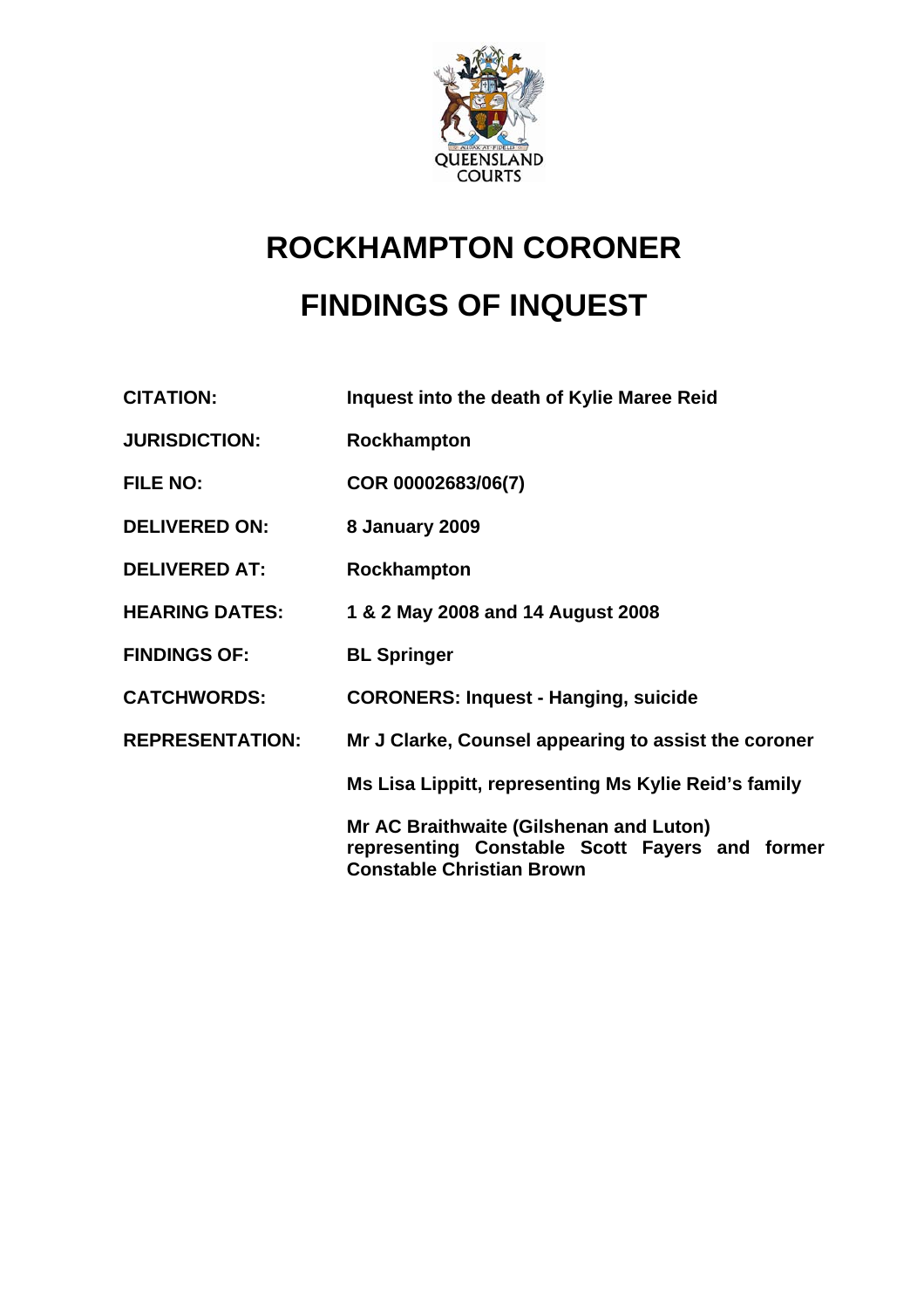## **Table of Contents**

| $1_{-}$                        | Introduction                                                                                        | 1                   |
|--------------------------------|-----------------------------------------------------------------------------------------------------|---------------------|
| $2_{-}$                        | Ms Reid's relationship with Kenneth Bone<br>a.<br>The weekend of 16 and 17 September 2006<br>b.     | $\overline{2}$<br>5 |
| 3.                             | Monday 18 September 2006 - the Police attended                                                      | 10                  |
| 4.                             |                                                                                                     | 15                  |
| 5.                             | Discovery of Ms Reid under the House <b>Example 20</b> in the two theory of Ms Reid under the House | 19                  |
| 6.                             | The Police Investigation at Penlington Street                                                       | 20                  |
| $7_{\scriptscriptstyle{\sim}}$ | Police Interactions with Ms Reid's family at the Hospital                                           | 22                  |
| 8.                             | Statements ascribed to, and incidents involving Kenneth Bone                                        | 22                  |
| 9.                             | The Medical Evidence                                                                                | 23                  |
|                                |                                                                                                     | 25                  |
|                                |                                                                                                     | 27                  |
|                                |                                                                                                     | 28                  |
|                                | 13. Consideration of the Evidence, Findings and Conclusions                                         | 29                  |
|                                | 14. Recommendations                                                                                 | 33                  |
|                                | 15. Schedules                                                                                       | 34                  |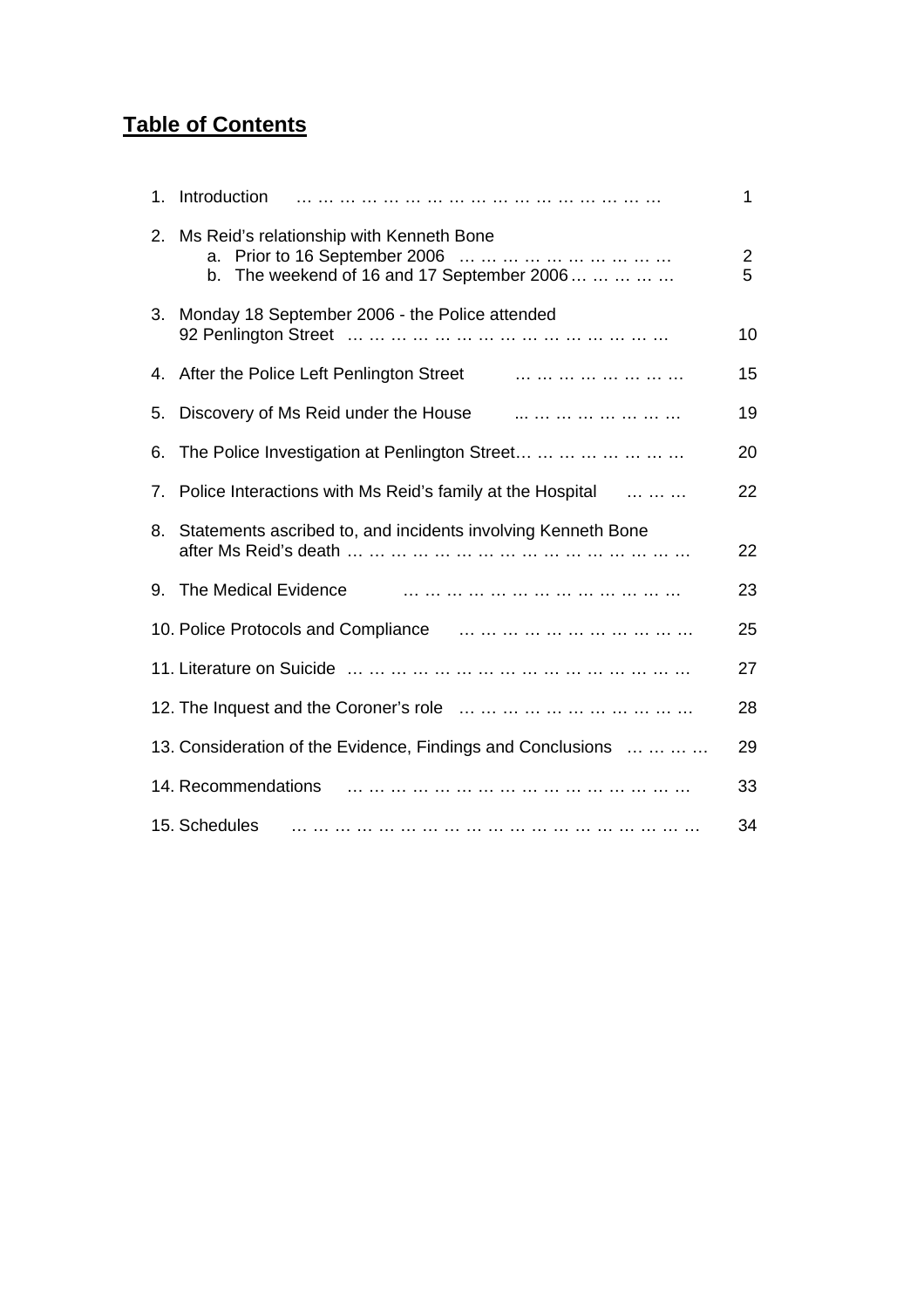## **1. INTRODUCTION**

- 1. Kylie Maree Reid died on 21 September 2006 at the Rockhampton Hospital. She was then 19 years of age. That she died on that date at that location has never been in issue. What has been unclear is how she died, namely the circumstances that ultimately led to her death. I shall refer in these reasons to Ms Reid as 'Kylie' or 'Ms Reid'.
- 2. Kylie was born on 21 March 1987. She was a young Aboriginal woman. At the time of her death, she was in a relationship with one Kenneth Bone, a young Aboriginal male. They resided together at 92 Penlington Street, The Range in Rockhampton.
- 3. On Monday, 18 September 2006 an ambulance was called to the address in Penlington Street where a female person now known to be Kylie Reid was lying on the footpath apparently receiving some first aid. She was taken to the Rockhampton Hospital where she was treated until her death at 2.22am on 21 September 2006.
- 4. I had formed a preliminary view that an inquest into Ms Reid's death should be held. Following receipt by my office of correspondence from Lisa Lippitt representing Kylie's family, I determined that it was appropriate to conduct an inquest. The earlier of the two letters from Ms Lippitt was received on 3 October 2006. In that, Ms Lippitt was critical of the police officers' apparent readiness to accept that 'no foul play' had taken place, and noted allegedly conflicting stories being put out by Kenneth Bone's family.
- 5. The later letter received 16 April 2007 raised the issue of the height under the house and statements alleged to have been made by Kenneth Bone at times subsequent to Kylie's death possibly suggesting his involvement in Kylie's death. Schedule A attached sets out the issues raised in the letters from Ms Lippitt.

## **The evidence**

6. Statements were obtained from a number of people, not all of whom were called to give evidence.

## *Witnesses who gave oral evidence*

- **a.** Constable Fayers who attended Ms Reid's residence prior to the attempted hanging
- **b.** Constable Christian Brown the partner of Constable Fayers, who also attended Ms Reid's residence prior to the attempted hanging
- **c.** Kenneth Bone the boyfriend of Kylie Reid with whom she lived
- **d.** Dorothy (Annie) Albury Kenneth Bone's mother, who lived at the residence where Kylie Reid and Kenneth Bone lived
- **e.** Detective Sgt Paul Elliott The officer in charge of the investigation after concerns were raised by Ms Reid's family, following her death
- **f.** Christine Crowe the paramedic who treated Ms Reid at Penlington Street
- **g.** Dean James Fernie Scenes of Crime police officer
- **h.** John Stewart Neighbour who resided near the Penlington Street residence of Ms Reid
- **i.** Stephen John Kiem Ms Reid's brother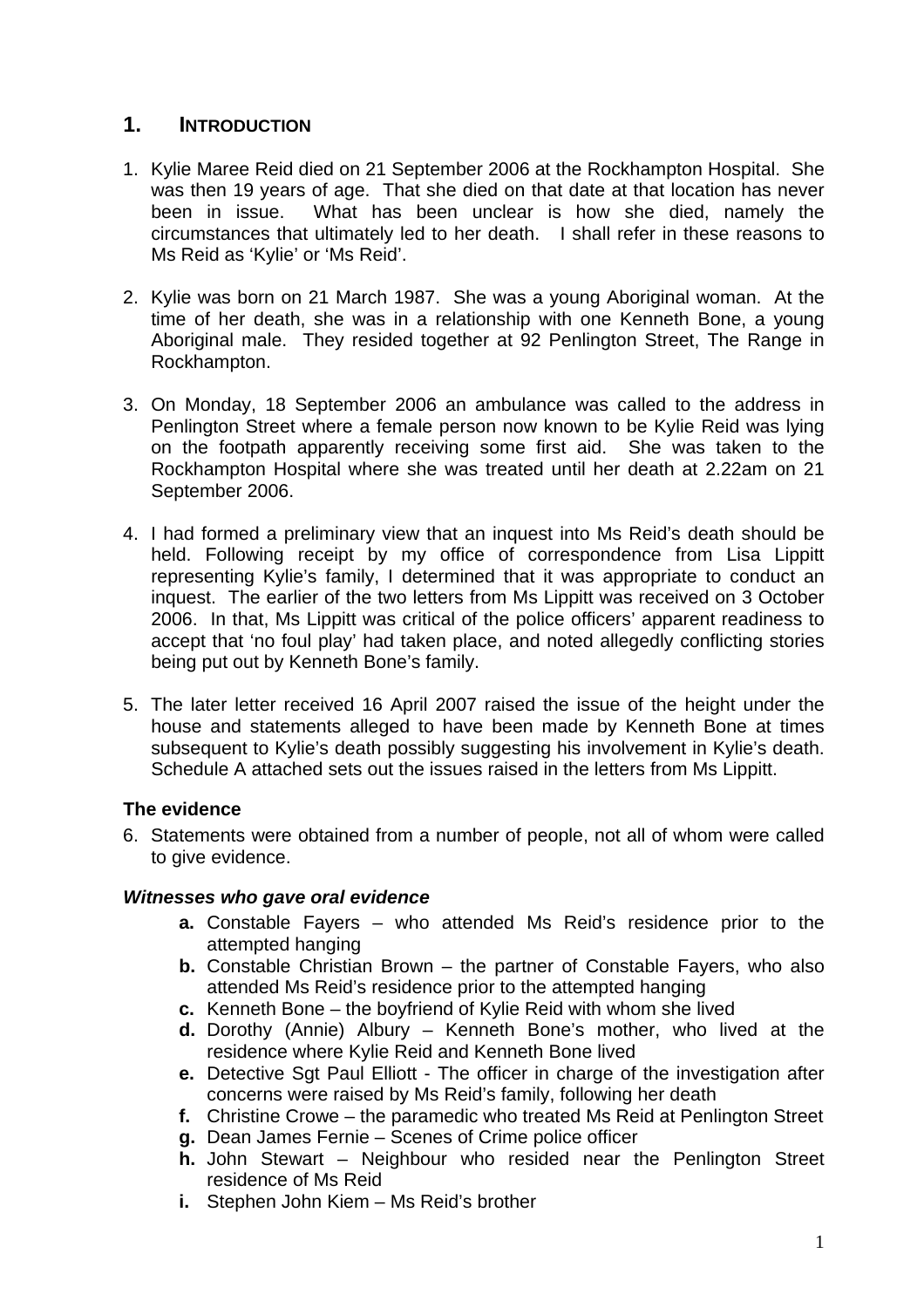- **j.** Donna Patricia Reid Ms Reid's cousin
- **k.** Robyn Louise Reid Ms Reid's cousin (and sister of Donna Reid)
- **l.** John Vernon Tobane an Aboriginal Police Liaison Officer who was with Mr Bone after arrival of the ambulance at Penlington Street
- **m.** Dr Nigel Buxton, Forensic Pathologist
- **n.** Mrs Gloria Kiem, Ms Reid's mother.

#### *Witnesses who were not called to give evidence*

- a. Whitney Alicia Comollatti Kylie's niece
- b. Shana Doyle (age 10), who gave a taped interview with police
- c. Shane Francis Doyle.

## **2. MS REID'S RELATIONSHIP WITH KENNETH BONE**

#### *Prior to 16 September 2006*

- 7. Kylie and Kenneth resided together in a house with Kenneth Bone's mother, Dorothy Albury and his older brother, Aaron Albury. From time to time, his sister Belitta and youngest brother Keith Albury also stayed there. Kylie and Kenneth had been in a relationship for about 3 years. The evidence from each of Ms Reid's family and Mr Kenneth Bone's family paints the nature of the relationship in different lights.
- 8. Dorothy Albury gave evidence that Kylie and Kenneth were happy and had no major disagreements.
- 9. Whitney Commolatti was Ms Reid's niece. They were close in age to each other. In a written statement she states:

"*I was never told anything by Kylie about Kenny being abusive towards Kylie. I only ever heard about how Kenny was abusive through some friends of mine. Kylie and I shared the same friends*."

- 10. She went on to refer to her observation of Kylie in about 2005 with a black eye, but she had not asked Kylie about it because "at that time [Kylie] preferred to be with Kenny's family rather than our family and we weren't talking to each other".
- 11. Steven Kiem is Kylie's brother. He gave a statement and oral evidence. His statement refers to Kylie's personality prior to going out with Kenneth Bone as a "happy and bubbly person. She had life plans and was intending to go to University to study." He stated after going out with Kenneth Bone, Kylie's "attitude and moods towards herself and her family changed totally". Mr Kiem admitted that he did not like Mr Bone and never had. His reason was given that "it was just the way he treated her [Ms Reid] and stuff".
- 12. This exchange occurred between Counsel Assisting and Mr Kiem at T86:

"*What do you mean by that?-- Oh, bash her and there were black eyes and that every time I run into her and that.* 

*Okay?-- When I'd see her round the street, she'd have a black eye or a bruise and all that, on the arms and whatever."*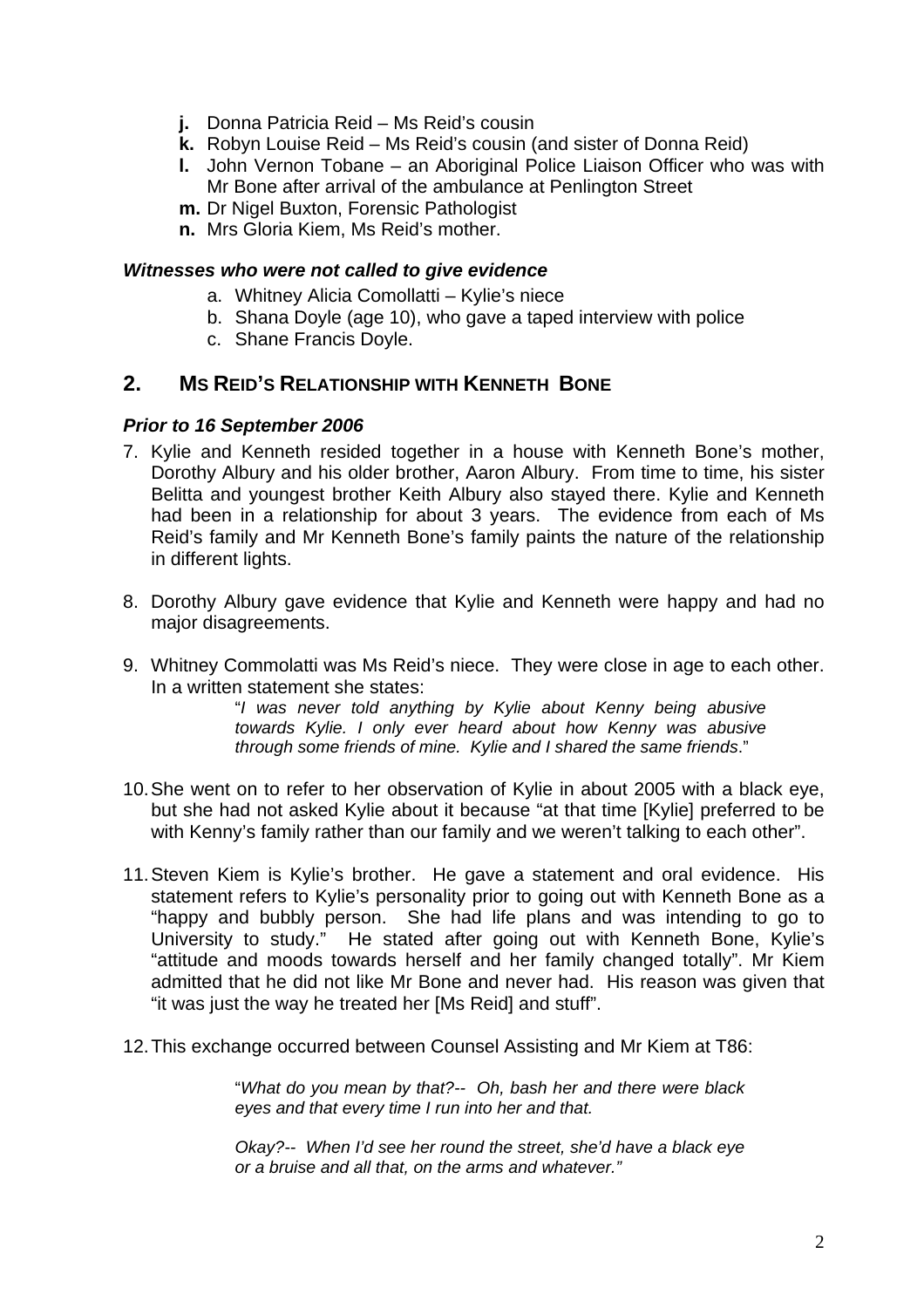13. Later at T87:

*"… But just now, you've told me that there were a number of times that you saw Kylie where should be – she would have obvious injuries to her?-- Yes.* 

*Are you able to be precise about when those times were and what the nature of her injuries were?-- Oh, probably all the time they*  was together. Like, every time I ran into her, she had different *bruises and stuff on her. "* 

14. Specific incidents involving violence directed to Ms Reid by Mr Bone were referred to in the evidence. Mr Kiem referred to Ms Reid's  $18<sup>th</sup>$  birthday party when Ms Reid was talking to her brother Mr Kiem and his nephews. Mr Kiem's evidence is that Kenneth Bone:

> *"Walked over and just hit her in front of us just 'cause she was talking to us. He started getting into her and that." …* (T88).

- 15. Donna Reid refers to Kylie being "more withdrawn" and she "appeared nervy" during her relationship with Kenneth Bone. She could recall seeing Kylie with black eyes and a cut lip, but Kylie did not bring up the subject of these injuries. She observed injuries on Kylie on "probably 3 occasions".
- 16. Robyn Reid's evidence included that, at one stage during the 3 year relationship, Kylie had told her that they had broken up because Kenneth Bone "had bashed her too much" (T109 L58). However, at no stage did Robyn Reid ever see Kylie with physical injuries.
- 17. Another brother of Ms Reid Shane Francis Doyle provided a statement referring to Kylie initially being happy with Mr Bone but "after some time Kenny seemed to dominate her". He also stated Kylie "had never personally told [him] about being hurt by Kenny".
- 18. Aaron Albury, Kenneth Bone's brother denied ever seeing any disagreement or arguments between Kylie and Kenneth Bone (Day 2 - T28) and agreed with the suggestion that they had a "totally loving, happy relationship together at all times". He stated that although they had time away from each other "they hadn't broke up".
- 19. Kenneth Bone's evidence included (Day 3 T1-11 at L9) the statement that "No relationship's perfect … We had our disagreements and our ups and downs".
- 20. He acknowledged that he had hit Kylie "a couple of times" and stated that Kylie had been violent to him, sometimes before she had been violent to her. Arguments were sometimes about money, with each being annoyed at buying things that were not really needed. He denied also that he would keep her with him, but rather 'she'd go and mingle with all her friends. I'd go kick it with the boys" (Day 3 T2-21 L 42).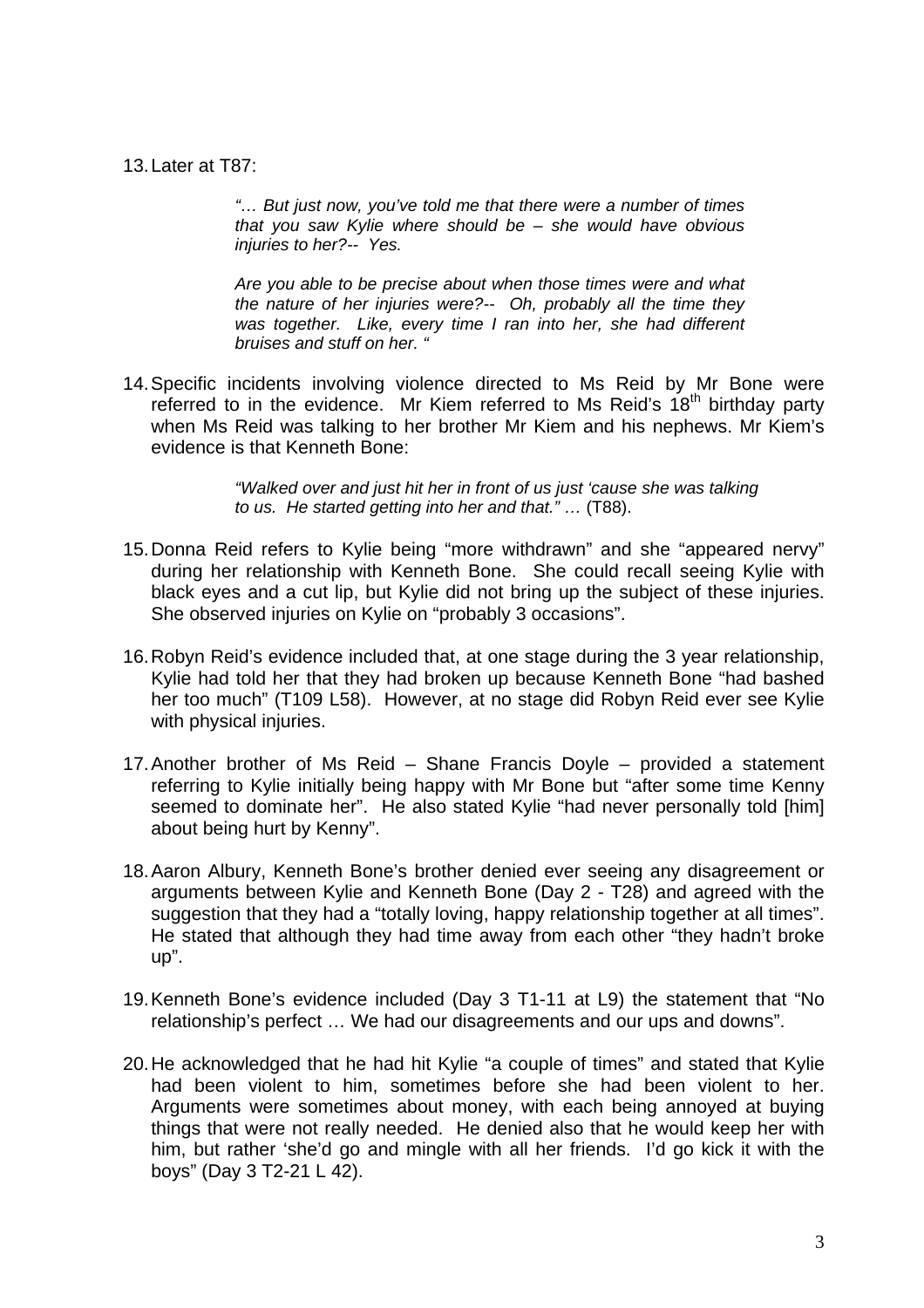- 21. Mr Bone agreed the relationship with Kylie's family was not good, at one stage degenerating into 'a couple of punch-ups' with 2 of her nephews. One of those punch ups was, according to Mr Bone, related to his relationship with Kylie and something that had occurred at her 18<sup>th</sup> birthday party.
- 22. During cross examination by Ms Lippitt on behalf of the family, Mr Bone denied having ever threatened to harm Kylie's mother to other members of her family if Kylie had ever left him.
- 23. Mr Bone at one stage denied having caused Kylie to have a black eye on previous occasions, but later conceded "she's probably had one or something", without agreeing that it was the result of his actions.
- 24. The evidence establishes to my satisfaction on the balance of probabilities that there were during the period of the relationship between Mr Bone and Ms Reid incidents of violence perpetrated by Mr Bone toward her prior to 16 September 2006. I accept Mr Bone's evidence that Ms Reid may have struck him from time to time. However, I am satisfied that a greater degree of violence was inflicted on Ms Reid by Mr Bone than by her on him. I do not accept that she ever complained to her brother that she was scared of Mr Bone
- 25. I am satisfied that the evidence establishes on the balance of probabilities that:
	- **a.** During the relationship Ms Reid changed from a happy person to being more withdrawn and this was observed by members of her family over time
	- **b.** From time to time, there were signs of her having been physically assaulted throughout the relationship
	- **c.** Despite the violence inflicted on her during the relationship she was reluctant to discuss it with her family and had continued the relationship with Kenneth Bone.

#### *The weekend of 16 and 17 September 2006*

- 26. The weekend commencing Saturday 16 September 2006 is particularly relevant to the matters to be determined in this matter.
- 27. On Saturday night, 16 September 2006, there was a wedding reception at which Steven Kiem and Ms Reid were present opposite the Great Western Hotel in Rockhampton. Mr Kiem's evidence is that Mr Bone had not been invited but Ms Reid had been. Mr Bone's evidence was that his aunt had told him to go with her, although not formally invited. Mr Kiem gave evidence that while at the wedding reception, Kylie had asked if she could move in with him and his de facto partner. He had indicated that she could.
- 28. Mr Kiem saw Mr Bone outside the venue at some stage later in the evening. Mr Kiem had assumed that he was there to keep an eye on Ms Reid because during the evening, Mr Kiem and Ms Reid had returned to his home briefly and while they were away, Mr Bone "kept on ringing her and abusing her and stuff" (T92). His evidence continued at page 92: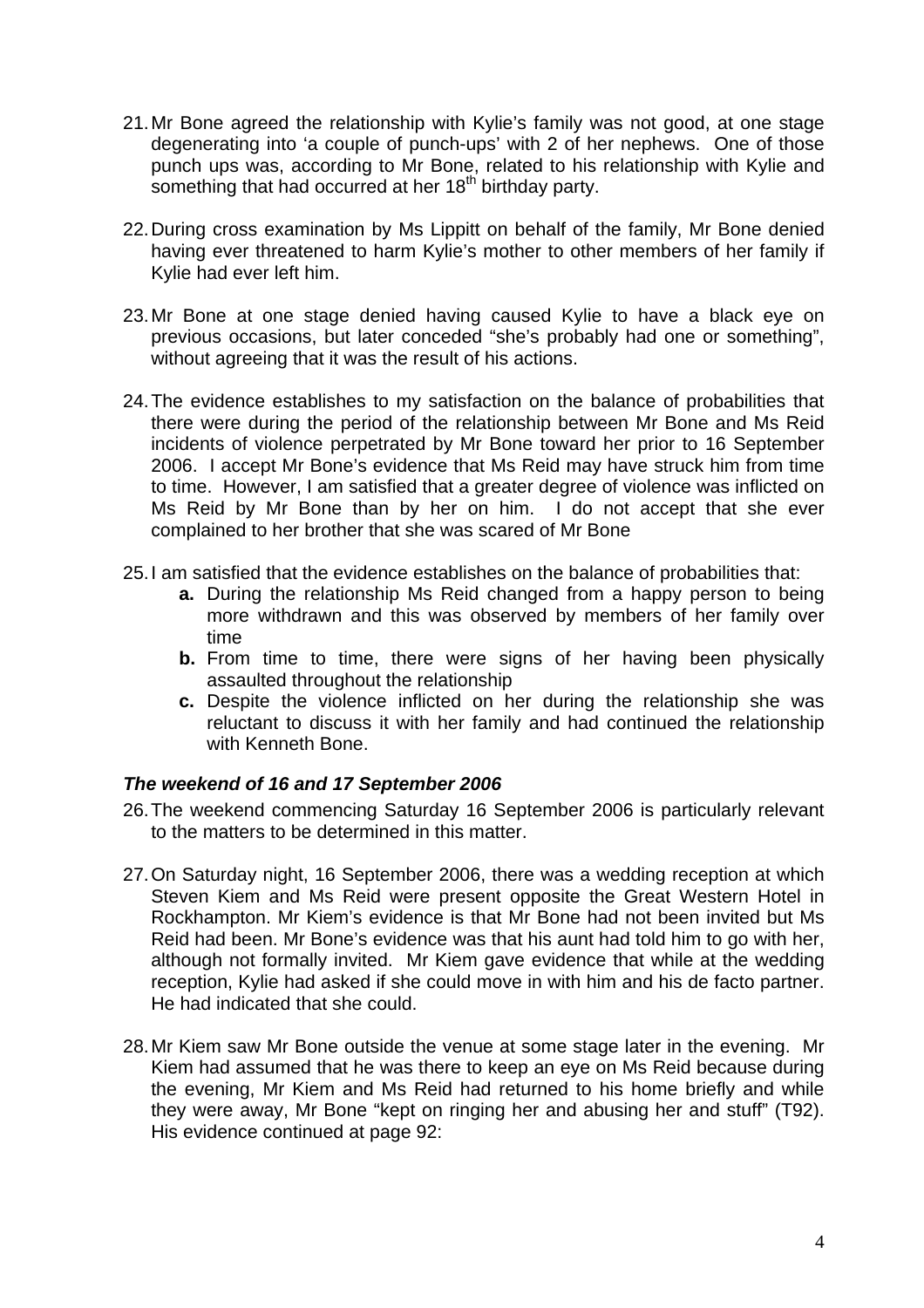"*He just kept on ringing and ringing her and ringing her and abusing her and that.* 

*And how did you know that it was him and that he was abusing her. Did she tell you that?—Yes. She told me that and I could hear his voice over the phone.* 

*Yes. And she actually asked you in that night if she could me move in with you and Bianca, your partner?-- Yeah. That's correct.* 

*You say she was in good spirits and was happy?—Yeah.* 

*And you offered her somewhere to live?-- Yep.* 

*And she went on to say that she was – she wanted to get away from Kenny and didn't want to be with him anymore?-- Yep."* 

29. Mr Kiem's evidence is that on return to the wedding reception venue, Ms Reid went over to where Mr Bone was standing. Mr Kiem asked Ms Reid if she wanted him to go out with her but "she did not want me there". She walked and "got belted". When asked to describe what Mr Bone had done to Ms Reid, Mr Kiem responded:

> *"He punched her in the head, knocked her down, she went down and he started kicking her. …*

> *Did any one intervene in that? Just let me know when you're ready?- - Yeah. I'm right. Yeah, a couple of security guards come over from the Great Western … and broke it up."*

- 30. Mr Kiem's evidence is that Ms Reid told him not to interfere and she left, with Kenneth Bone following her.
- 31. That incident was confirmed by Mr Bone, including the involvement of the Great Western Hotel security officers. The detail of the assault differed on Mr Bone's evidence. He denied punching her or kicking her but admits to pushing her as a consequence of which she fell over. He also denied any knowledge of Kylie intending to leave and live with her brother, Steven Kiem. He gave evidence of challenging Kylie about her being unfaithful to him; he claimed to have been told that by a third party at the wedding reception. Kenneth Bone's evidence is that after the incident outside the wedding reception, he and Kylie walked home to Penlington Street.
- 32. Mr Bone referred in his evidence to a big fight on Sunday 17 September 2006. This exchange between Counsel Assisting the Coroner and Mr Bone took place (Day 3 T pp 12, 13, 14, 19 and 29):

*"All right. Well, what was that big argument about?-- Oh, it was about she had cheated on me, hey.* 

*So that was an argument that you started?-- Oh, didn't start it I just asked her straight out and, yeah.*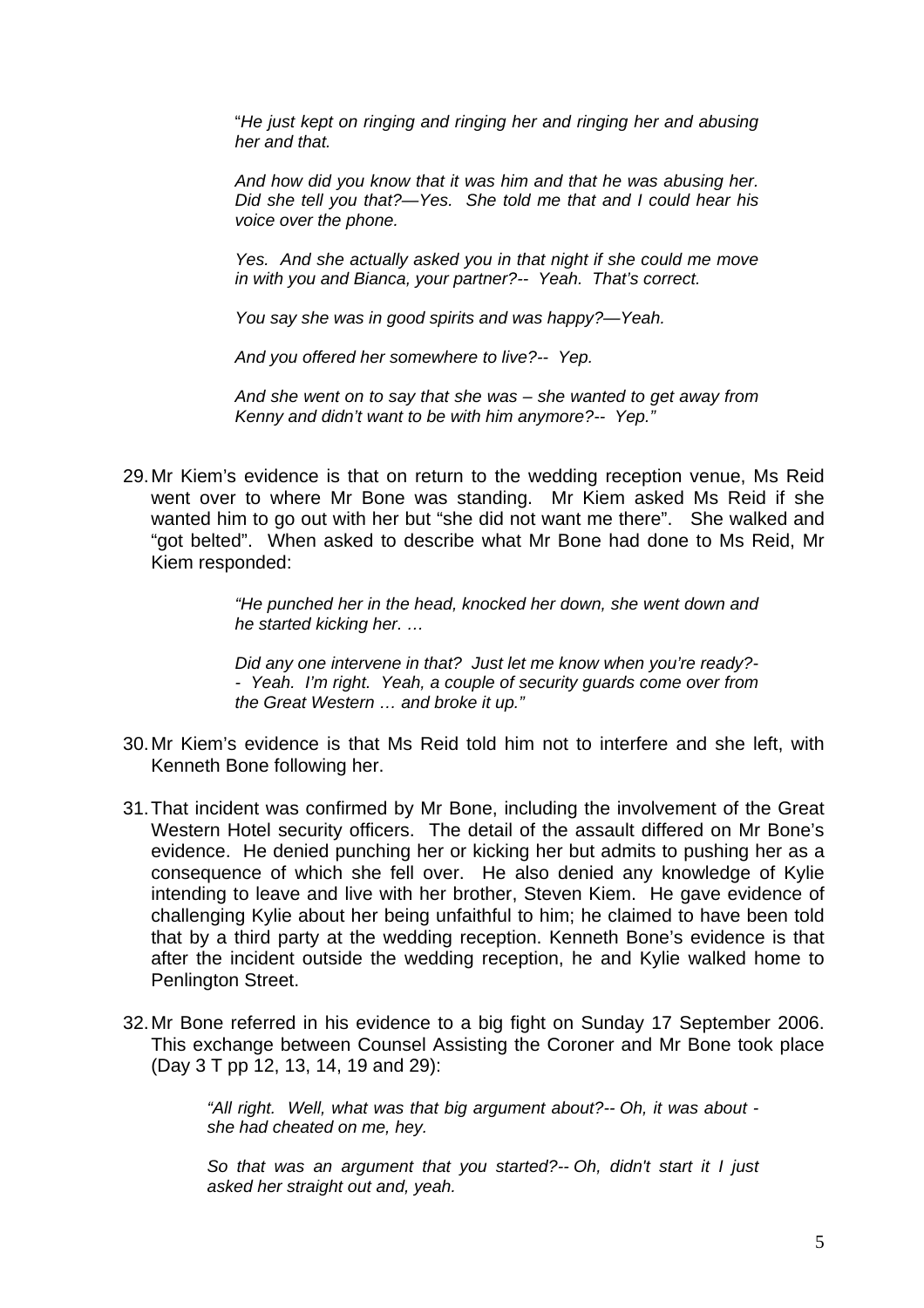*… So this big argument, did you see that as perhaps your relationship coming to an end or a period of separation at the very least?-- Yeah, oh, yeah, I figured like we'd get through it, hey. Like I was thinking about, you know, we'd move towns and whatever.* 

*Sorry?-- I was - you know, we were, you know, we were thinking about just moving town, you know, just starting over I suppose, hey.* 

*Why would you need to leave town and start over?-- Oh, just fresh, you know, just get away from all this bullshit here. Excuse my language.* 

*You were accusing her of having cheated on you?-- Yeah.* 

*She was denying that?-- Yeah.* 

*You say that your relationship was a close relationship?-- Yeah.* 

*But to your mind that wasn't the end of it?-- No.* 

*Did you keep accusing her of having been with some other fellow?-- Oh, I just basically gave up and I just whatever, like, yeah, we had an argument, had a big fight and then, yeah, I just was like okay then, righto, and then, yeah, we didn't basically talk again after that, hey. We just-----* 

*Did you - or had you accused her of that sort of thing before?-- No.* 

*And this happened on the Sunday, did it, the day before the police came to your house?-- Yeah.* 

*Where did it happen, the argument?-- Oh, at 92 Penlington Street.* 

*You're saying you're at the party there but not with Kylie. She arrived at the party when you were at the phone box. You started the argument with her. You're accusing her of being with someone else?-- Yeah.* 

*And then you assault her in the way you've told us?-- Yeah, she whacked me and then I pushed her.* 

*Mmm.* And then you went back into the grounds of the party with her, *and then, what, left with her?-- Yeah, and then we just went home.* 

*…* 

*…* 

And through the night and the next morning was there further *arguing?-- We slept all night until, yeah, the next day.* 

*The next morning did you argue with her again?-- Yeah, we started arguing, hey.* 

*So this is on the Sunday?-- Yeah.* 

*And did you start the argument?-- I can't recall, hey.*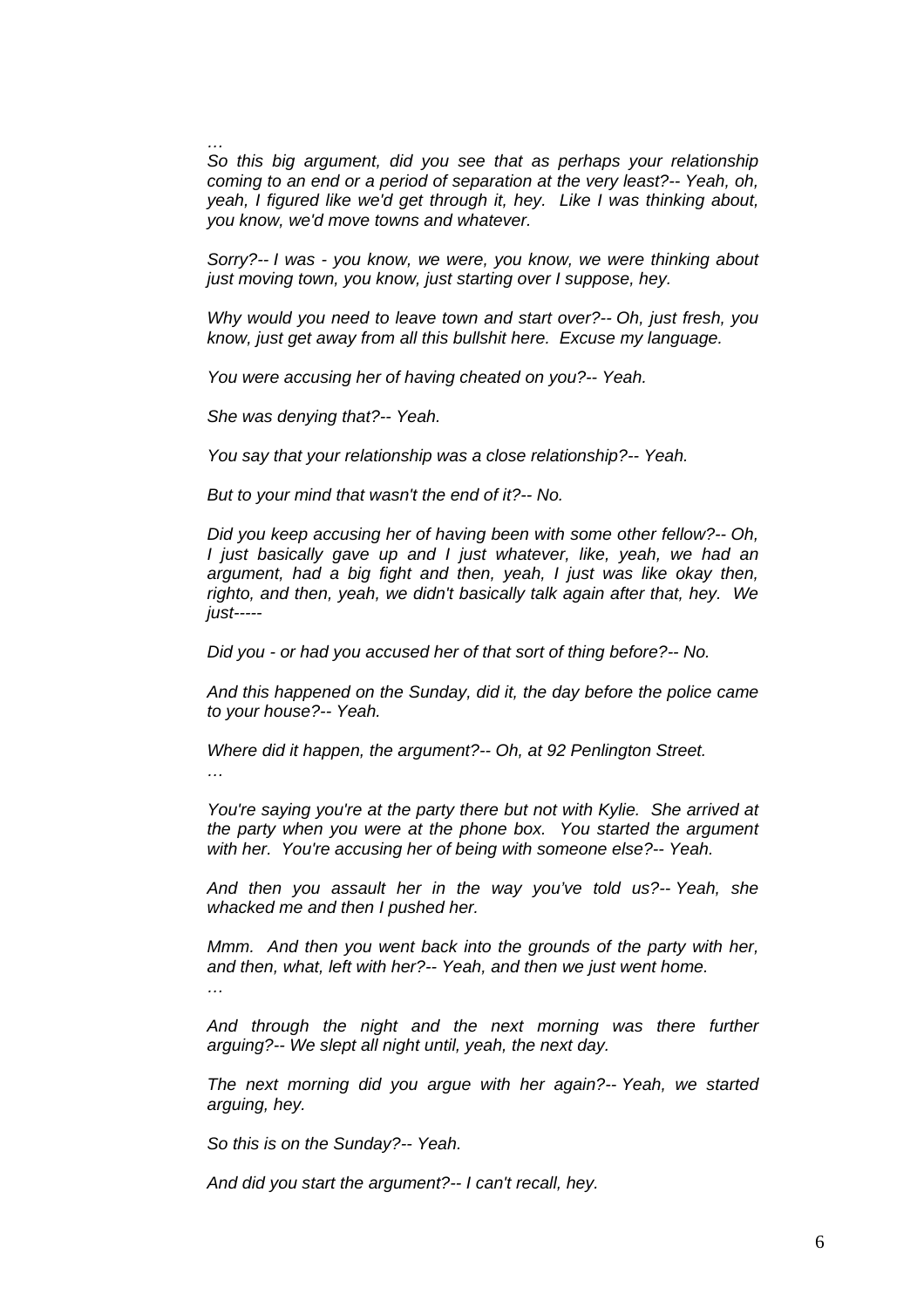*Were you arguing with her about disbelieving her about having been with someone else?-- Yeah.* 

*Did you say yes then?-- Yeah.* 

*Did you assault her further?-- Oh, yeah, well, yeah.* 

*…* 

*So it hadn't all completed the night before outside the reception?-- No.* 

*And from what you're saying you were the one who started the argument*  again the following day, on the Sunday?-- No, I can't - like, no, I can't *really recall, hey. Like I know we was arguing, um-----* 

*Well, you were the one that was upset?-- Yeah.* 

*She wasn't accusing you of blowing money or anything like that, you were accusing her of having been with someone else, is that correct?-- Yeah, yeah.* 

*And that argument on the Sunday generated into you actually punching Kylie, is that correct?-- Yeah.* 

*How many times did you punch her?-- A couple, hey.* 

*A couple. Where did you punch her to?-- Oh, probably in the head, hey.* 

*That was not the first time you had punched her to the head, was it?-- No, hey.* 

*You'd punched her on a number of occasions earlier, hadn't you?-- Like ages ago, yeah.* 

*Ages ago?-- Yeah, I'm not proud of it but, yeah.* 

*You'd punched her significantly enough to leave marks, bruises, injuries to her?-- Like what bruises?* 

*Other witnesses have given evidence before the Coroner to say that when they'd come into contact with Kylie on occasions she had black eyes or a black eye?-- No.* 

*That she had bruises on her arms?-- Maybe like one bruise, what, once?"* 

33. As to Mr Bone's understanding of the state of their relationship on Sunday 17 September 2006, this exchange with Counsel Assisting is relevant (Day 3 T p2- 22, commencing at L1):

> *"So just to be clear you're saying that on the Saturday night at the wedding reception you pushed her, on the Sunday you punched her a number of times to the head or face?-- Yes.*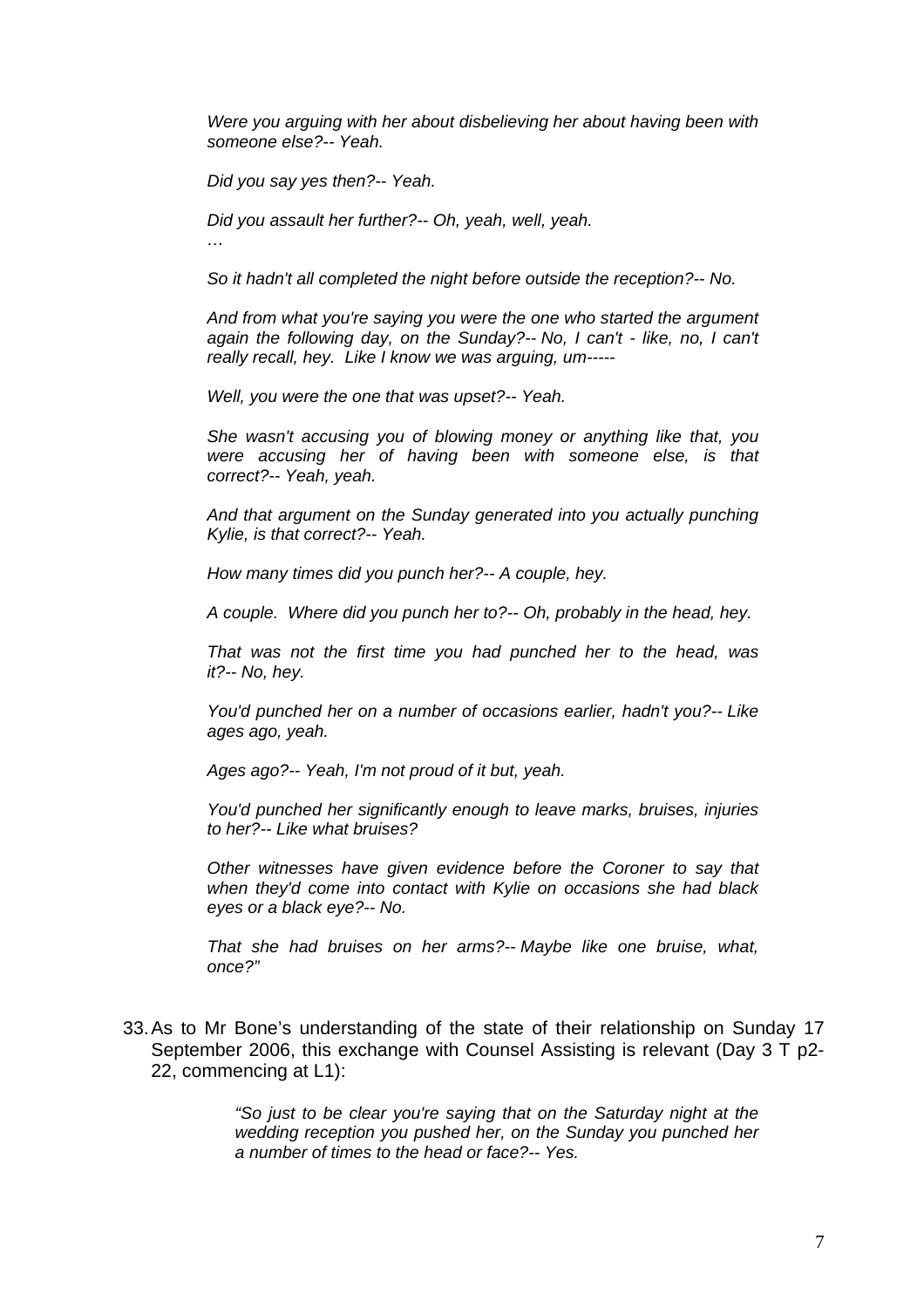*Both in those arguments. Were you aware at that stage that she was wanting to leave you, to separate from you?-- No, not at that stage yet.* 

*Are you saying that after you had done that to her everything was fine between the two of you?-- Well, I said, go. I told her on that Sunday to go.* 

*Okay, so you were content for the relationship to come to an end, were you?-- Yeah, I said go, I said, you know, go ring up, you know, someone to pick you up. I told her to go and she stayed.* 

*And she stayed?-- Yeah.* 

*So, what, did you think your relationship was coming to an end for all time or that you were separating for a period?-- Well, I thought the matter was, yeah. I wasn't ready just to go yet. Yeah, when she stayed then I figured we might be able to, you know, work things out.* 

*When you say "Just go, yep," you're saying that you were content for her to leave you and for your relationship to come to an end?-- Yeah, I told her to go and then when she stayed I, you know, well then I thought, you know, we might be able to work this out, you know.* 

*You shared a room then on the Sunday night?-- Yep.* 

*How was everything between the two of you?-- Well, no, I just wasn't - yeah, I just close up, hey, I just - we - yeah, I didn't talk or nothing, hey. We didn't talk to each other much.* 

*So you were just ignoring her?-- Yeah.* 

*You were unhappy?-- No, not unhappy."* 

- 34. Aaron Albury denied any knowledge of Kenneth being violent to Kylie, and that on Sunday 17 September 2006, he had not observed any injuries to Kylie. Given other evidence about visible injuries, I find Mr Albury's evidence about the absence of injuries was not accurate.
- 35. Despite Ms Albury's evidence that Ms Reid and her son Kenneth Bone had no major disagreements, I accept the evidence that Ms Albury told Constable Fayers that "the kids had been arguing the day before in regards to relationship issues and that it became violent and Kenneth struck Kylie" (T21 L5).
- 36. I am satisfied that the evidence establishes on the balance of probabilities that:
	- **a.** Kylie was assaulted on Saturday 16 September 2006 by Kenneth Bone in the form of a push (and consequential fall onto the ground);
	- **b.** she was further assaulted by Kenneth Bone during Sunday, 17 September including being punched in the head;
	- **c.** there was tension between them overnight Sunday and on Monday morning.
- 37. I am not satisfied that Kenneth Bone further assaulted Kylie Reid on the morning of 18 September 2006.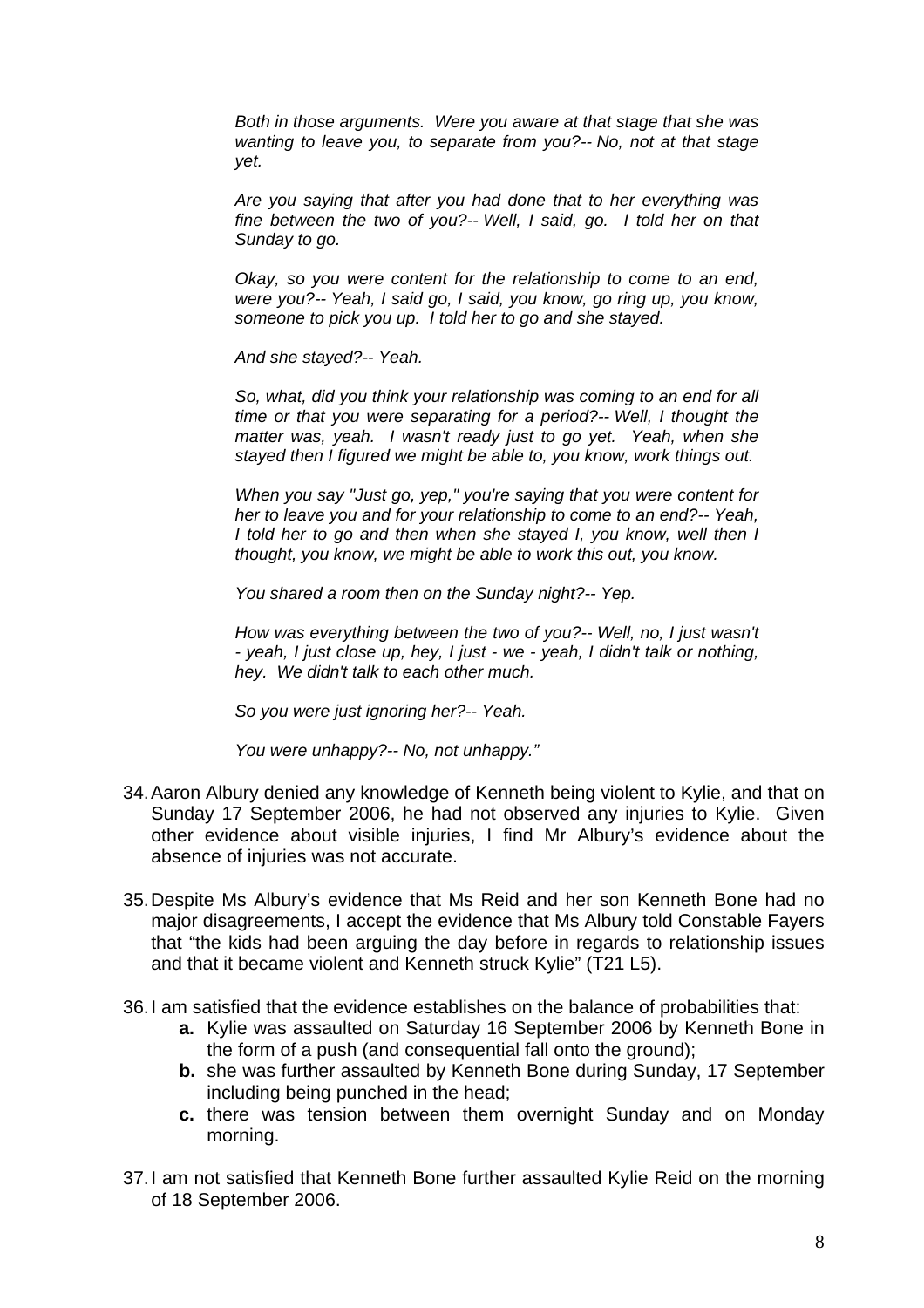## **3. MONDAY 18 SEPTEMBER 2006 – POLICE ATTEND 92 PENLINGTON STREET**

- 38. Constable Scott Fayers and Constable Christian Brown were the 2 police officers who attended at Penlington Street at approximately 9am on Monday 18 September 2006. Constable Brown ceased to be a police officer on 14 December 2007.
- 39. On that morning, police communications in Rockhampton received a call, apparently made by Kylie Reid, as a result of which the two police officers attended 92 Penlington Street. I accept that part of the evidence of Dorothy Albury that Ms Reid had told her that she called the police because she wanted to go away from the Penlington Street house to either her mother's or her sister's home. I find that Ms Reid had told Dorothy Albury that she had requested police attendance prior to the arrival of the police.
- 40. Constable Fayers' original recollection of the reason for his initial attendance at the Penlington Street address was because of a request for transport by Ms Reid and that there might have been a domestic violence incident (see T18, L18). That evidence was inconsistent with a recording of the radio transmission between Rockhampton police communications (VKR) and the car in which Constables Fayers and Brown were then travelling in. The transcript of the radio transmissions is contained in Exhibit 2, being the report of Detective Sgt Elliot (with various appendices). Appendix 11 to that report is referred to at pages 44- 50 of the transcript of proceedings on 1 May 2008. The transcript of the radio transmission includes:

*"Could you attend 92 Penlington on the range and take up with a Kylie Reid. She states that a Kenny Bone has assaulted her this morning".* 

41. Ms Reid met the officers promptly on their arrival. It was obvious that she was bruised in the face and had bloodshot eyes, apparently from an injury. However, according to Constable Sayers, "she seemed fine, calm, not upset". In response to questions about her injuries, according to the officer:

> "*She stated to us that her and Kenneth Bone had had an argument the prior day on Sunday the 17th in relation to some relationship issues … and [he] became physical and he punched her.* "

42. The questioning continued:

*"Did she indicate at that stage whether she had concern for her welfare at that stage?-- No, at that stage I asked her if – if there'd been any further domestic violence today or on that day, the Monday the 18th. She stated, "No" and basically that she just wanted to go to her sister's place at Marsh Avenue. "* 

43. Constable Fayers' evidence continued that he did not recall her being tearful at any stage but she had indicated that she did not want to take any action with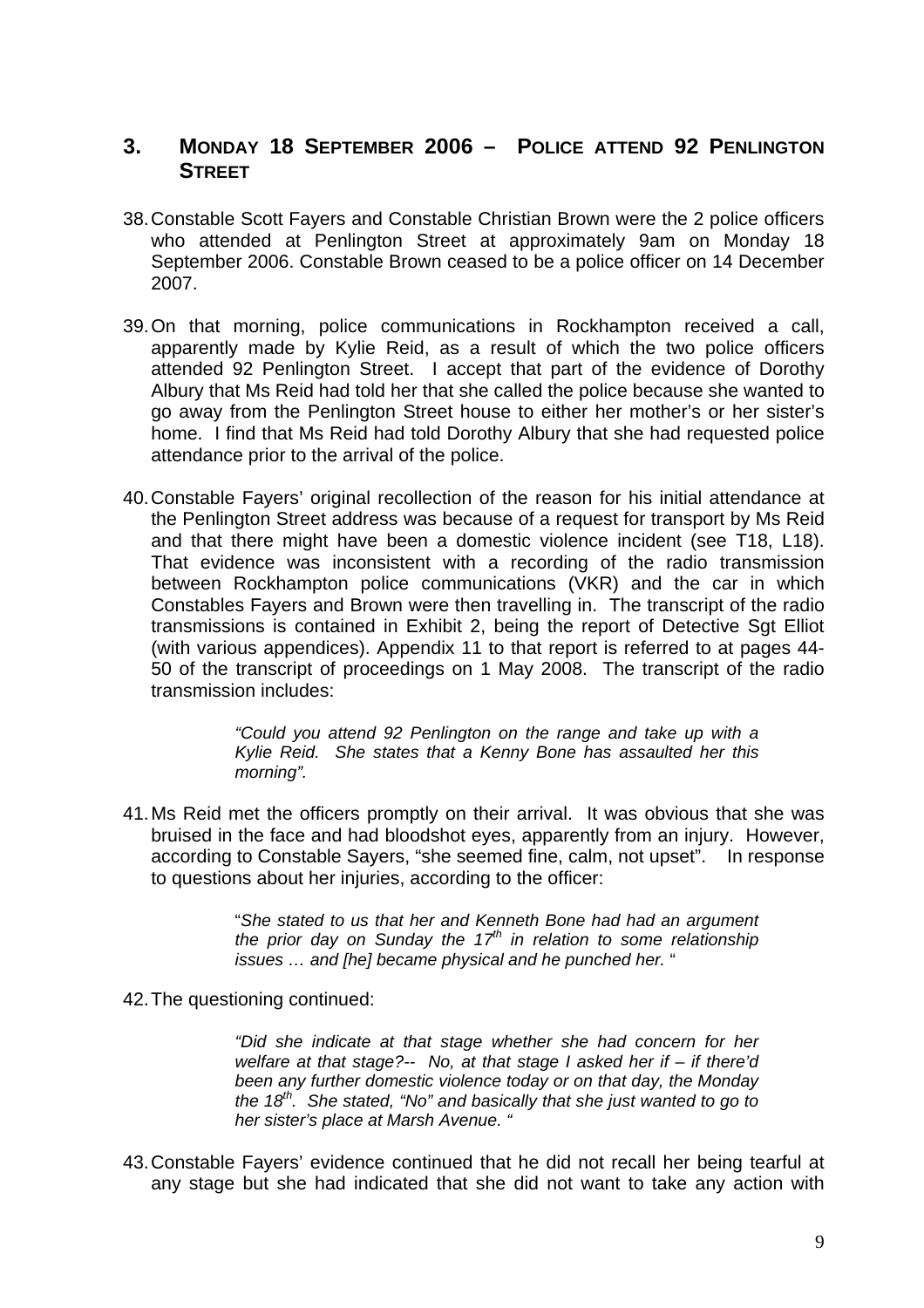regards to domestic violence: "I wouldn't say that she was relaxed, but she was certainly not upset or crying or anything like that" (T19 L46).

- 44. After Constable Fayers moved to the bedroom to have a discussion with Kenneth Bone, Constable Brown remained with Ms Reid (T53). He spoke with her about the alleged incident and noted that tears started to well in her eyes. He believed her to be reticent to speak about the incident. Constable Brown had prior nursing experience. He observed a horizontal laceration underneath one of her eyes which, based on his nursing experience, he concluded was an injury of some days standing. There was a small haemorrhage in the sclera (the white) of the eye. Constable Brown also recalled that the basis for their attending the address was a request for transport from the dwelling, and that Ms Reid did not refer to the injuries, but rather the subject was raised by Constable Brown.
- 45. When taken to his notebook entries of his conversations with Ms Reid, Constable Brown agreed that if the entries were in his notebook, they were correct. His notebook entries of his initial discussions with Ms Reid are comprised in Police Notebook No. G009816. The notebook extracts Inquest exhibit 2. The following is contained in the notebook as having been said by Ms Reid to Constable Brown:

*"I was watching TV in the bedroom I started arguing about kissing another fella. He hit me a couple of time in the face. It started a couple of over maybe 3 hours. This morning he started accusing me again. I am scared. He will hit me again."* 

- 46. The first three sentences of that extract seem largely consistent with the evidence of Kenneth Bone. The sentence "this morning he started accusing me again" is inconsistent with Kenneth Bone's evidence given at one stage that he had not argued with her. At page 149 of Constable Fayer's official police notebook H018111, which records Kenneth Bone's version of events after Kyle was found downstairs; Kenneth Bone refers to Kylie packing.
- 47. Police had conversations with Kenneth Bone alone initially and later in the presence of Ms Reid. Mr Bone seemed unhappy initially at the presence of the police and seemed surprised at their being in the house. His voice was raised at least initially. Both officers gave evidence to that effect. According to Constable Sayers, Mr Bone calmed down quickly and the police then had a discussion with him about the cycle of domestic violence.
- 48. Constable Fayers interpreted Ms Reid's demeanour as suggesting she perhaps wanted to speak to Kenneth Bone before she left. He and Constable Brown waited for Ms Reid to collect some items, during which time the officers waited outside near the bottom of the stairs. This is consistent with the evidence of Kenneth Bone that she was packing things in a bag. Constable Fayers called on his police radio to request Aboriginal Police Liaison officers to attend to assist with Ms Reid's transport to her sister's house in North Rockhampton. While waiting, Ms Reid called out through the bedroom window that she did not want to leave and would stay at Penlington Street.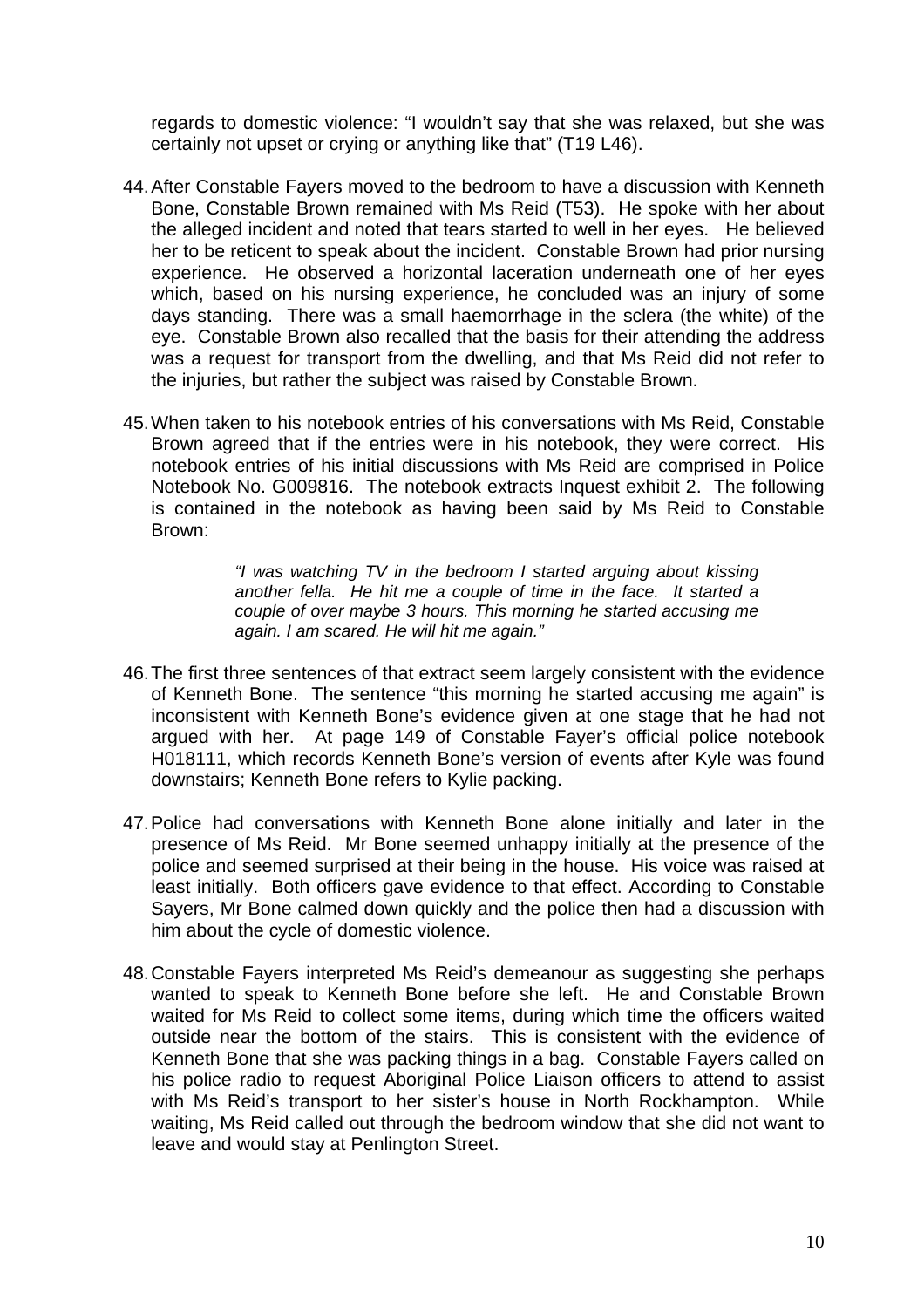49. Ms Reid's change of mind about leaving the premises is corroborated by the transmissions between the police at the house and VKR (Appendix 11 Inquest exhibit 2), although whether there were time gaps in communication is not clear, but may be inferred:

| PO:    | VKR Rockhampton 383                                                                                                                                                                                                                                           |
|--------|---------------------------------------------------------------------------------------------------------------------------------------------------------------------------------------------------------------------------------------------------------------|
| COMMS: | <b>VKR 383</b>                                                                                                                                                                                                                                                |
| PO:    | Do we have any PLOs working today                                                                                                                                                                                                                             |
| COMMS: | Roger we have unit 204                                                                                                                                                                                                                                        |
| PO:    | Are they busy at the moment                                                                                                                                                                                                                                   |
| COMMS: | Yeah doing DV call ups we'll see if we can get them<br>on air VKR 204                                                                                                                                                                                         |
| COMMS: | Yeah 383 what were you chasing                                                                                                                                                                                                                                |
| PO:    | We're just waiting on the aggrieved here uh to get<br>some gear together so she wants to go over to 333<br>Marsh Street um if the PLOs could pick her up we and<br>take her away we could head off and start doing the<br>work so we can get back on the road |
| COMMS: | Roger ah so you Basically you want them to attend<br>Penlington Street to do a transport to 333 Marsh                                                                                                                                                         |
| PO:    | Yeah that's correct                                                                                                                                                                                                                                           |
| COMMS: | Roger um I'll task them to that as soon as I hear from<br>them                                                                                                                                                                                                |
| PO:    | Received thank you                                                                                                                                                                                                                                            |
| COMMS: | VKR Rockhampton to PLO unit 204                                                                                                                                                                                                                               |
| PO:    | KR Rockhampton 383                                                                                                                                                                                                                                            |
| COMMS: | 83                                                                                                                                                                                                                                                            |
| PO:    | Yeah disregard that last request thanks um she has<br>decided that she will stay both parties are not now<br>there's no further animosity here                                                                                                                |

50. Following radio exchange, and at the request of VKR, Constable Fayers reattended inside the house and confirmed the identity by Ms Reid by sighting her 18plus card. This was a further opportunity for Ms Reid to change her mind about transport away from the scene and to again request transport. I find she did not make such a request.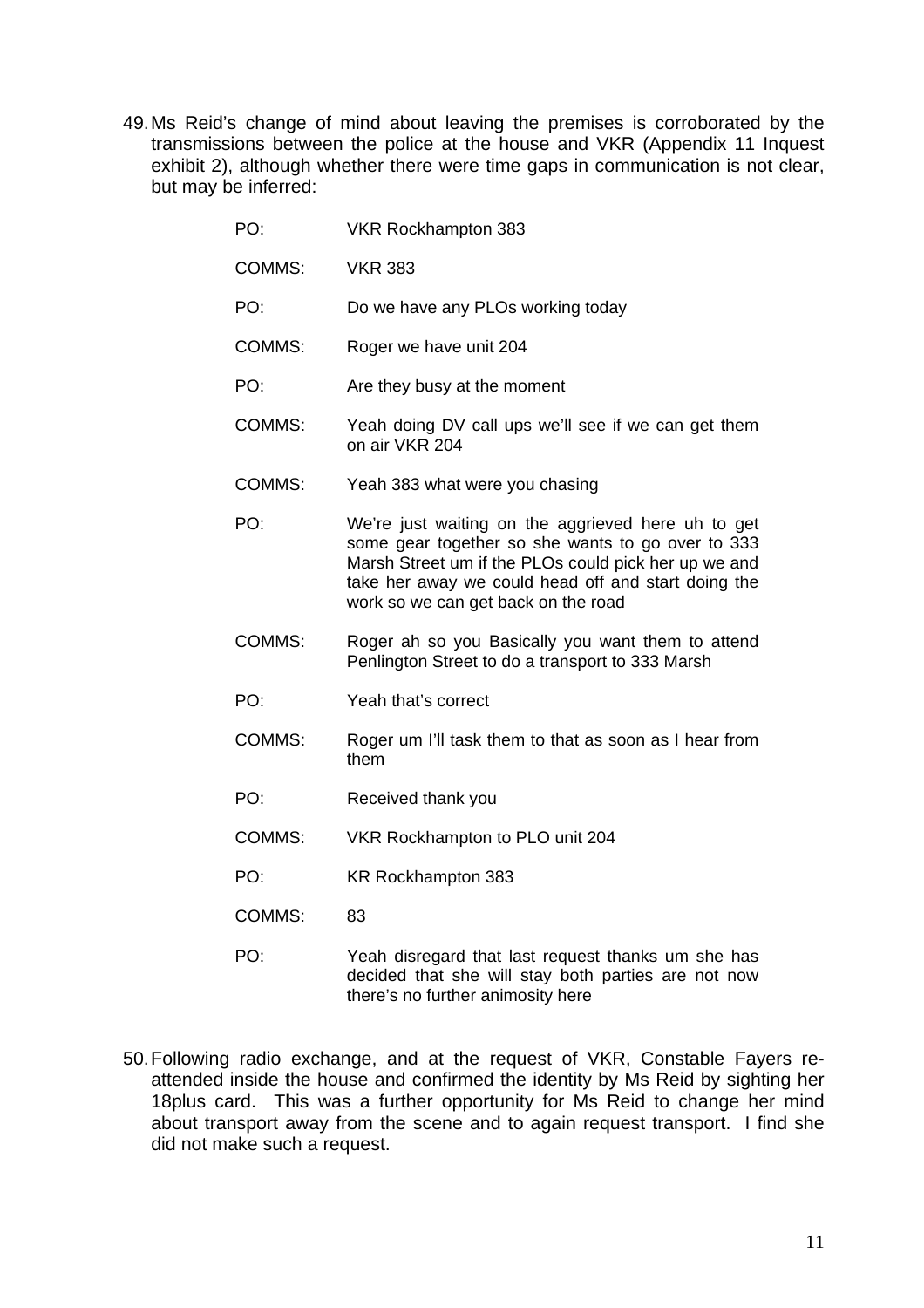- 51. Police checks had not indicated any previous incidents of domestic violence. This is reflected in the application for a domestic violence order as completed by Constable Fayers prior to Ms Reid's attempted hanging. He stated in his evidence, quite correctly, that he could not force Ms Reid to leave the premises and that when she had changed her mind, he did not consider it necessary to take Mr Bone into custody, as the most recent violent incident was now historic, that Ms Reid appeared calm and had changed her mind about wanting to leave. I accept the police officer's evidence that she had indicated she did not wish any action to be taken against Kenneth Bone. Further, Constable Fayers relied on the presence of a 'third party' in the form of Kenneth's mother. There was, however, no evidence about whether her plans including whether she was intending to leave the house, had been raised with her.
- 52. Constable Brown's evidence is consistent with that of Constable Fayers about Ms Reid changing her mind about wanting to leave. At T56 in response to a question about whether Ms Reid was gathering belongings together, Constable Brown said:

*"The only time that she mentioned that was – I believe it was either myself or Constable Fayers asked her: "Do you still want to" – this after obviously the investigation at the house, we asked her, Ms Reid, if she would still like to come away with police, to which I understand she said – she agreed to that and said yes, and that she would start collecting her belongs and she walked away. I remained in – I guess it's the hallway to – to the front door and she was taking some time and it must have been the case of poor radio contact or something as Constable Fayers, when I moved ot the front yard and contacted VKR in an attempt to have a PLO unit attend for the transport so that we could return to North Rockhampton station and initiate the domestic violence application.* 

*So, did she say that she wanted to gather some belongings together?-- She did. And it was while we were out the front that I recall that Ms Bone hung out – I believe it was a front bedroom window and said that she no longer wished to come with police …"* 

- 53. The reference to Ms Bone was later clarified by the witness as meaning Ms Reid.
- 54. Constable Brown attributed Ms Reid's tears to her recollection of the incident between her and Mr Bone days before (see T60 L52). He handed her some brochures or stickers with information about support for domestic violence related issues and indicated that she should make use of the counselling service (see T64 and 66).
- 55. In response to a question about his impression of her being at risk of self harm he responded "At no stage did that even enter my thought process." (T61 L9). He referred to Ms Reid and Mr Bone 'sitting together quite happily together on the bed in the bedroom. There was no aggression displayed from Mr Bone. Ms Reid did not appear frightened in the slightest to remain there" (T61 L25).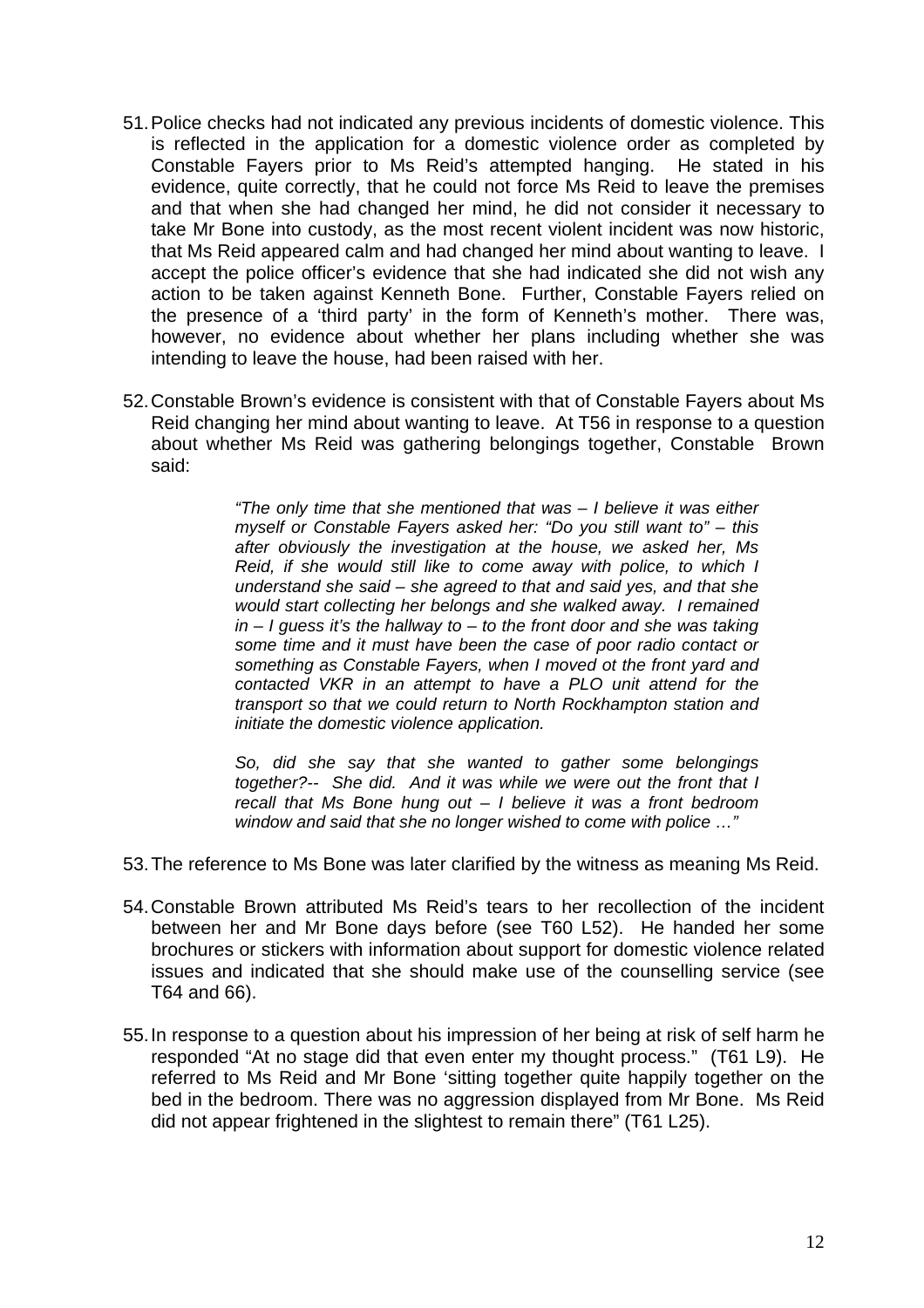## **4. AFTER THE POLICE LEFT PENLINGTON STREET**

- 56. As to what happened after the police left, the evidence comes from Kenneth Bone, Dorothy (Annie) Albury and Aaron Albury. There is also evidence from the neighbour, Mr Stewart.
- 57. Dorothy Albury in her evidence denied hearing any arguing that morning of Monday 18 September 2006 or that Kenneth had raised his voice to Kylie. Her evidence is, after the police left, that she had a shower and finished doing her laundry. She was unsure about what time she left the house. Her evidence initially was that her other son Aaron was still up, watching TV in the lounge room, but later she could not recall anything about Aaron. Her statement given to police on 18 September 2006, and recorded in police notebook G009816 of Constable Christian Brown refers to her having had a cup of tea with her son Aaron that morning.
- 58. That is not consistent with the evidence of Aaron Albury. His evidence was that he had not got out of bed that morning until he heard Kenny calling out words "Help and that sort of thing" and shouting "Help" or "Can someone get someone". He ran from his room downstairs where he saw Kenny with Kylie, helping her. The police notebook statement refers to Aaron observing Kenneth Bone removing the rope from around Kylie's neck. Aaron went to the neighbour's property and requested the neighbour to ring an ambulance. I do not consider it important to reconcile the differences in whether or not Aaron was up earlier drinking tea with his mother.
- 59. Kenneth Bone's evidence of the crucial time between the departure of Dorothy Albury after the police had gone commences at Day 3 Transcript page 2-31, Line  $20<sup>1</sup>$

*"And were you aware that the police left?-- Yeah.* 

*After that, after the police left your house, did you again argue with Kylie?-- No.* 

*Did you again raise your voice?-- No.* 

*At Kylie?-- No, I was just like-----* 

*Was anyone in your house, a young male, any young female, raising their voices at one another after the police left?-- No.* 

*You see, you'd punched her the day before?-- Yeah.* 

*The police turned up without you knowing about it?-- Yeah.* 

*The police were talking to you?-- Yep.* 

*You understood that you were in some trouble with the police?-- Yeah.* 

*They were going to take her away but then that arrangement changed?-- Yep.*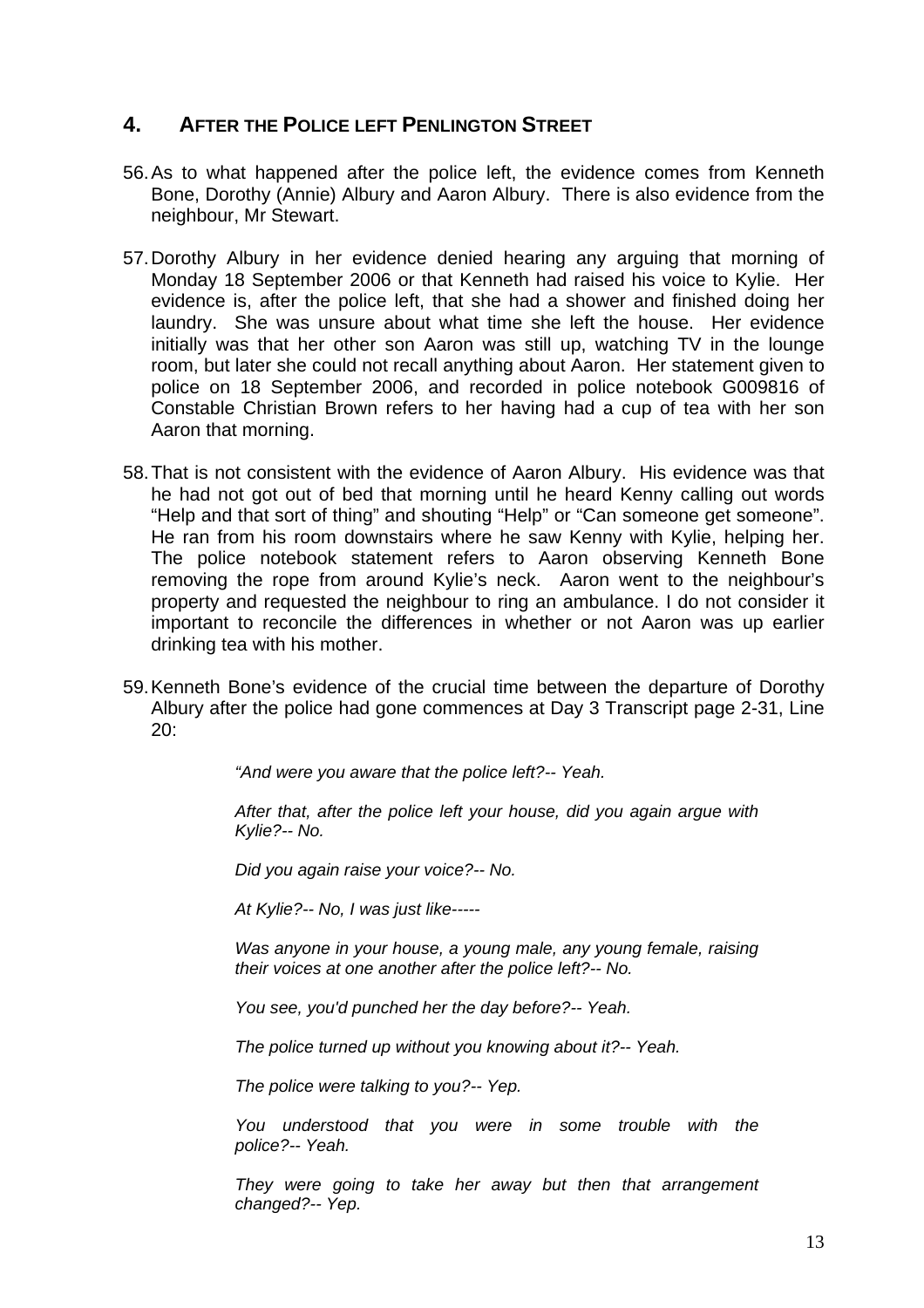*What, you were just fine with that, were you, you weren't upset or angry that the police had been called around?-- No, I just - I just yeah, I just laid in bed and ignored everything, eh. Ignored Mum, ignored everyone, just lay in bed [indistinct] you know, just - just block everything out and just go into my own little world, just-----* 

*You'd been unhappy when the police got there; you accept that?-- Yeah.* 

*Are you saying that you weren't unhappy or angry when they left, you didn't again argue with Kylie?-- No, I didn't argue, I just went and laid down. I was just like...* 

*You were fully aware that Kylie had called the police?-- Yeah. That's why they were there?-- Yeah. Yeah, and I - yeah, I just like, you know - you know, that's what you want to do, far out, and just laid back down on the bed and then turned on the TV. And then she tried to talk to me and I was just like, yeah, I'm not talking, you know, don't want to talk at this - just left it like that.* 

*I'm sorry.* When the police were there, you were talking about sorting *it out?-- Yeah.* 

*Talking it through. After the police go, what, you've gone back to ignoring her again, have you?-- No, I just went back and laid down in*  bed, eh. We were talking for a while and then, like it started getting *like - we - when I started arguing I said, "Look, we'll just leave it as that, we'll leave it as that. We won't talk. We'll just leave it, okay? Otherwise we're gonna start arguing again", and I laid down.* 

*So was there a further argument after the police left?-- No, there was no argument.* 

*Did you again raise your voice?-- No. That's why I just said, "We'll just leave it at that."* 

*Was Kylie raising her voice?-- No - oh no, not really, eh.* 

*Was anyone in your house raising their voice at one another?-- No.* 

*After the police left?-- Not that I can recall.* 

*The Coroner's heard evidence from a neighbour of the house at 92 Penlington Street to the effect that there was raised voices between a young male - a young adult male and a young adult female after the police left?-- Might've been talking loud, not arguing.* 

*Did you assault Kylie further-----?-- No.* 

*-----after the police left?-- No.* 

*…* 

*What do you say happened after the police left, apart from you saying you didn't want to talk to her, "Just leave it."?-- [indistinct].* 

*What happened next?-- I was laying down just watching TV.*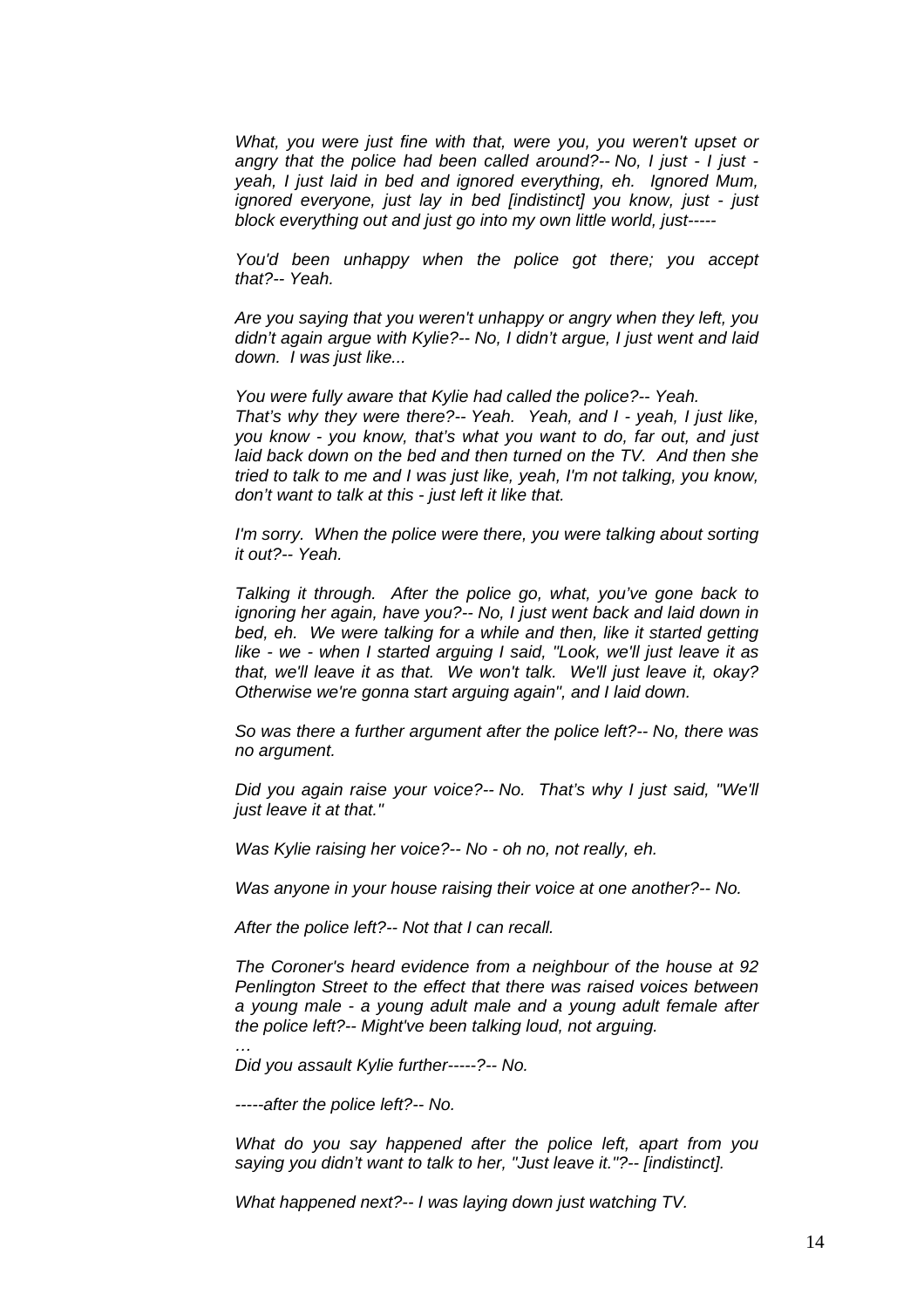*Mmm?-- And then Kylie got up and she said she was going for a shower, eh.* 

*Mmm?-- Then she asked me if I was coming. I said, "I'll have a shower later."* 

*Mmm?-- Yeah, and that was the last time I seen her, eh.* 

*So she said she was going for a shower?-- Yeah.* 

*Just something that does appear in your statement at paragraph 4, you say that after the police left you started talking about whether she had "cheated on me"?-- Yeah, that's what we were, um - it was going to start into an argument and that's when I said-----* 

*That's something you raised again?-- No. Thought she was saying, look, you know, "You need to trust me," and I said, "Yeah, you know, I do, you know." I said, "I'm sorry", whatever, and yeah.* 

*And you say that she said she was going for a shower?-- Yeah.* 

*How long was she gone for before you did anything?-- Oh, about 10, 15 minutes.* 

*Did you hear the shower running?-- Oh, we've got like no water pressure. Well, we didn't use to up there.* 

*Mmm?-- Not much water pressure so you're flat out hearing it from the room, I had the TV on.* 

*When you hadn't seen her for that period what did you do?-- I got up and I thought I'd join her in the shower and went in, towel was on the floor.* 

*And the towel was damp?-- Yeah. Picked it up and I presumed she had a shower. Um, just thought she went, eh, and I was like, yeah, walked into the, um, room, hung it up, yeah, and then chucked on my shoes. I was just gonna go down to my, um, aunty's, eh. So, yeah, I figured, yeah, she left, eh, and-----* 

*But apart from the fact you hadn't had any further argument and everything seemed to be fine when the police left?-- Yeah. Like, just walked out the back.* 

*Are you being honest about this?-- Yeah.* 

*There was no further disagreement, argument, or any problem-----?-- No.* 

*-----between you after the police left?-- No. Oh, we were talking and then, yeah, and I just said, "Leave it." Because it would've turned into another argument.* 

*And you're saying it didn't get to that stage?-- No.* 

*…*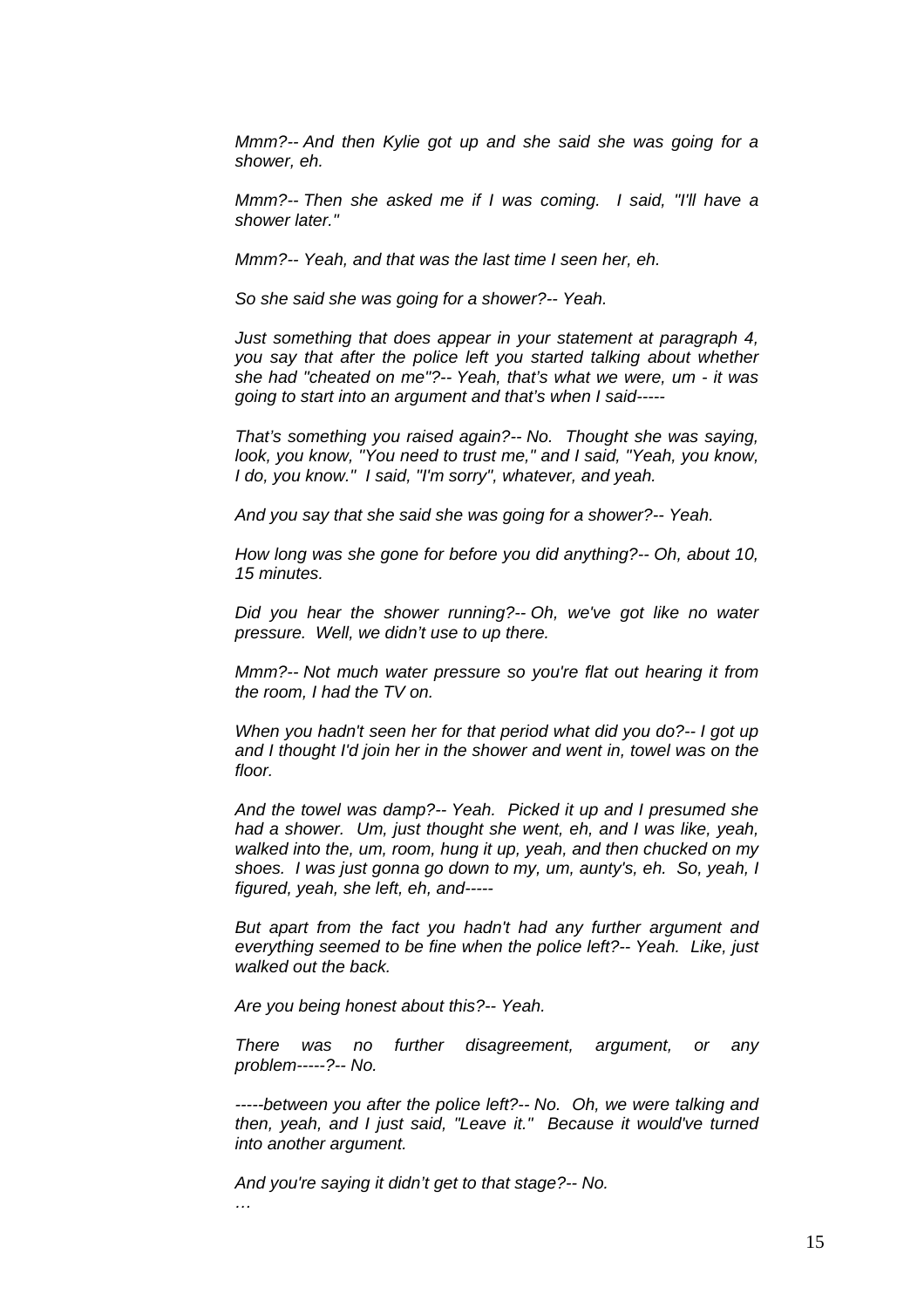*You didn't argue with her again? Everything - sorry? After the police had left?-- Uh-huh.* 

*She went to have a shower?-- Yeah.* 

*And then you went looking for her; that's your evidence?-- Yeah, well I was, um, waiting for the show, um, the - it was just finishing, the news was just starting, and I was waiting for the break to come on and, yeah, and then I got up and went, yeah, and then I found her towel and hung it up. "* 

60. Mr Stewart was a neighbour whose boundary on one side adjoined the boundary of 92 Penlington Street. He gave evidence of hearing raised voices between males and between a male and a female. Although he could not be certain, he would estimate the age of the male and female who had raised voices as in their early 20s, or perhaps a little younger. He recalled the  $18<sup>th</sup>$  day of September 2006 on which date he had given a police notebook statement to police. He was asked in the witness box to clarify the statements he had made to police about the 'usual noises and squabbling that comes from the next door house'. He said:

> *"Well, quite often it seems there's differences of opinion. Sometimes it gets very loud and verbal and then they're stopping and they're the*  best of friends again, and there appeared to have been a slanging *match you might say between a male and a female, I thought for some time and then there was nothing. And then the male voice really went off, I think from underneath the house. I don't really know, but I felt it came from under the house."*

61. Mr Stewart, when asked about the time frame for these noises in relation to when the police car departed the premises, said: "I think it was after the police car departed." This exchange followed:

> *"Before the police car had arrived there, can you recall whether you heard any noises of verbal argument or anything like that?-- Yes, I think there was noises. The police arrived and there was silence and then the police departed and then it was on again." (T80)*

62. I do not accept the evidence of Mr Bone that there was no further argument after the police had left. I accept that part of his evidence where he stated:

> *"… I just went back and laid down in bed, eh. We were talking for a while and then, like it started getting like - we - when I started arguing I said, "Look, we'll just leave it as that, we'll leave it as that. We won't talk. We'll just leave it, okay? Otherwise we're gonna start arguing again", and I laid down."*

63. I am satisfied that Kylie Reid and Kenneth Bone were involved in a verbal argument with each other after the police left, and that the neighbour, Mr Stewart heard some of the raised voices associated with that. I am also satisfied that Kenneth Bone did not seek to continue the argument.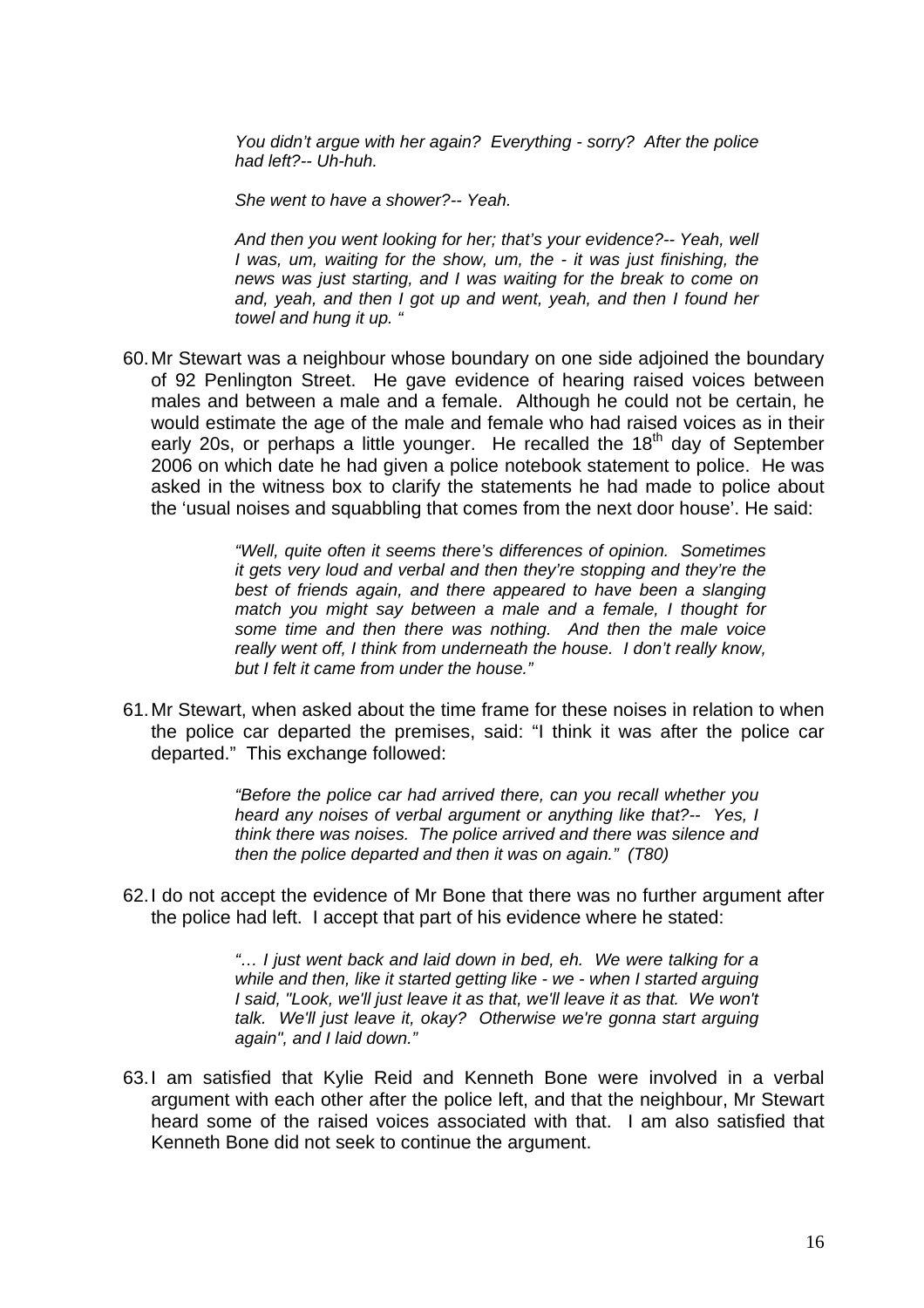## **5. DISCOVERY OF MS REID UNDER THE HOUSE**

64. Mr Bone's evidence was that he locked the front door, and then went out the back and shut it. The gate downstairs was shut and ordinarily if someone who lived at the house went under the house that gate was left open. The exchange between Counsel Assisting with Mr Bone continued:

> *"And then where did you go to?-- I, um, walked downstairs, saw the gate was shut and then I was just like, oh, she must have went. And then, yeah, I was going to walk - cause that's the way we normally go, we lock the front door and leave the back door open, and, yeah, I just had a quick, you know, just glimpse under the house and, um, I seen her, hey, and I was like, you know, "What are you doing down here?", you know, asking and, yeah, I just freaked, hey, I just started screaming. And, yeah, just-----*

> *When you went looking for her had you been calling out her name or anything like that?-- No, hey, I was just like, yeah, because I presumed she went when I seen the, um, gate it was, um, shut.*

> *And are you saying that the only involvement you had then was taking her down from where she was?-- Yeah."*

- 65. Mr Bone's evidence (Day 3 T2-35) about the overturned chair that can be seen in photographs numbered 3 and 9 (in appendix 9 to Exhibit 2) was that he "just grabbed Kylie" and that he "must have knocked it [the chair] over in … running over to get her". According to Mr Bone, the chair had originally been positioned "like right where she was. Like, yeah, she's stepped off it".
- 66. During cross-examination by Ms Lippitt, Mr Bone said he had lifted Ms Reid out of the rope without cutting it. That seems consistent with the photographs in evidence and Aaron Albury's statement to police.
- 67. The neighbour, Mr Stewart, was questioned about what he heard after the police had left the scene originally. Questioning of Mr Stewart continued:

*"Please tell us – at the time after the police car had left and you heard raised voices, was there, then, a period of time where there was no verbal noise until you heard these other calls that you just speak [ab]out?-- Yes. There was a period of silence before the argument was [indistinct] then. … There was a period of silence – basic silence, and then the male voice come on loud and* 

*… That male voice was really someone very upset …"* 

68. Mr Stewart thought that those sounds were emanating from the downstairs area of the house and soon after a young Aboriginal male person came through the shrubs and asked him to make a phone call for the ambulance. He then saw the young female had been taken out to the pavement. He saw two Aboriginal men "One was still in distress and the other one sort of in control of himself", the latter being the one who had asked for an ambulance. The other of the two men was: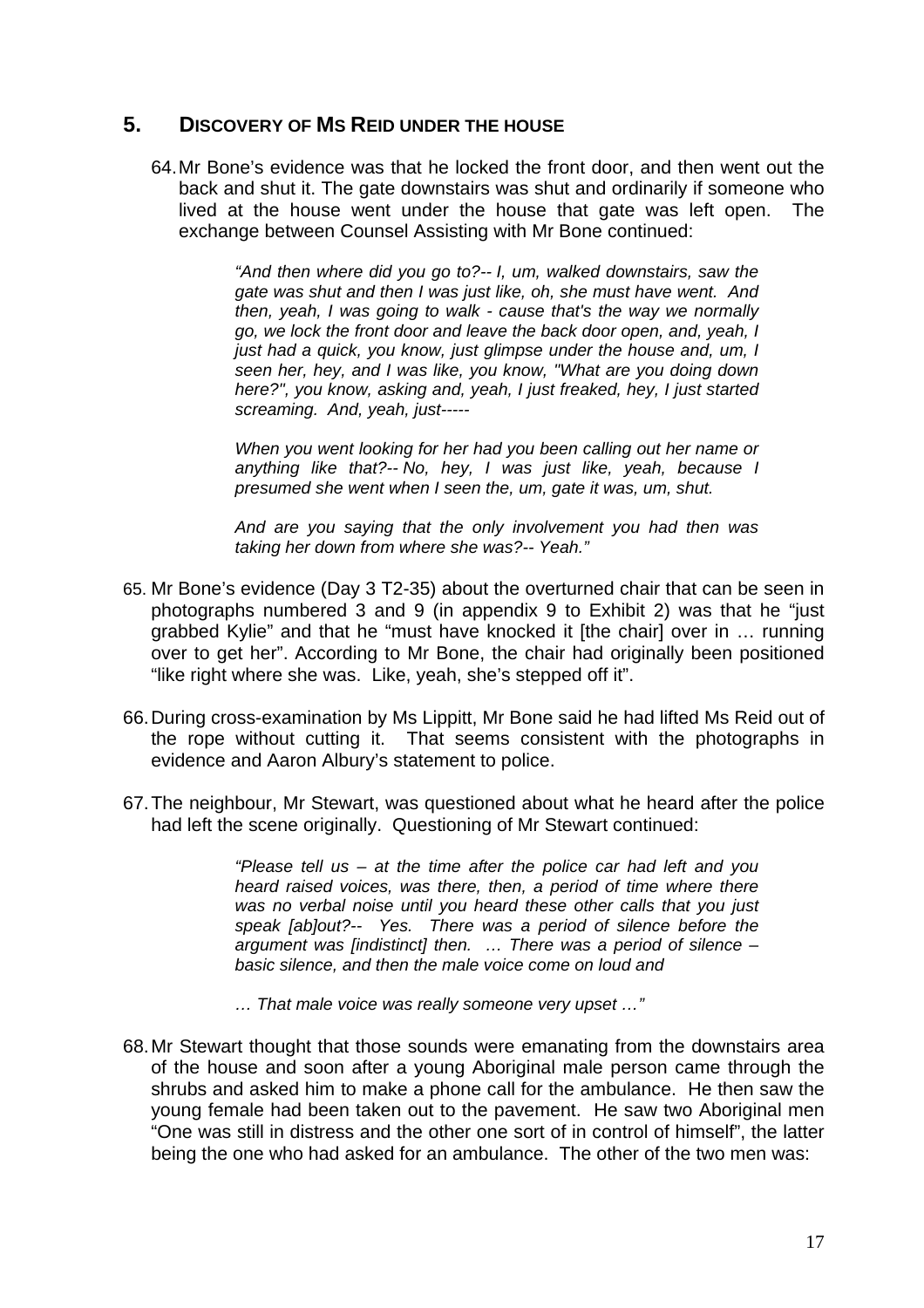*"… sort of wandering, roaming around. He couldn't really stand still … [I]t was more crying and weeping sort of a thing than actually speaking … He was very restless."* (T 83).

## **6. THE POLICE INVESTIGATION AT PENLINGTON STREET**

- 69. After Police arrived at the scene after hearing about the despatch of the ambulance to the address, they arranged for photographs of the house at 92 Penlington Street to be taken. This occurred on 18 September 2006 at about 12.10 pm.
- 70. The photographs are contained in Appendix 9 in Exhibit 2 and show the presence of an orange-yellow nylon rope. The rope can be seen hanging from a beam and appears in the photograph to have not been cut. This is consistent with other evidence from Mr Bone who said that he lifted her down and pulled the rope off Ms Reid's neck and did not need to cut the rope.
- 71. Two Criminal Investigation Branch (CIB) officers attended the scene at the request of the first response officers: Detective Sgt Paskin and PCC Thorn. According to Constable Fayers (p. 132 of his interview undertaken as part of the internal police investigation) , the nature of the CIB inquiries was:

*"[They] asked us what-what was the original call was for, I explained that the call was from Kylie and that she wanted to go. I explained that we observed bruising and that we took out applications, and how the incident for the application was a result of the prior day and that we didn't have any powers to detain uh Kenneth, and that there were no uh signs of UI. And uh basically told them Kenneth's version, and um showed them where the incident occurred. They were satisfied uh as I was that uh the version of Kenneth recorded was correct and there was no suspicious UI."* 

- 72. The photographs show the house to be a highset house with vertical and horizontal slats which impair clear visibility of the underneath the house area. There is a concrete floor with a step from one level to the other. Scenes of Crime officer, Senior Constable Dean Fernie, took measurements at the scene. From a wooden beam above the area where the floor changes height, the distance between the under side of the beam and the higher floor is 1.85 metres and to the lower floor level is 2.1 metres.
- 73. During internal police investigation into police conduct as a result of Ms Reid's death, an interview was conducted with Constable Christian Brown. He stated during his interview<sup>[1](#page-19-0)</sup>:

*"I observed under the house that there was a yellow rope hanging um from I believe a rafter under the house, it was a high set Queenslander and uh I observed uh on that rope that there was um brown long brown hair um uh attached to that rope still. I was informed that was the place uh of the attempted suicide by BONE's brother Aaron."* 

 $\overline{a}$ 

<span id="page-19-0"></span><sup>&</sup>lt;sup>1</sup> Page 13 of 19 of interview conducted by S/Sgt Graham Richards and S/Sgt Murray Shields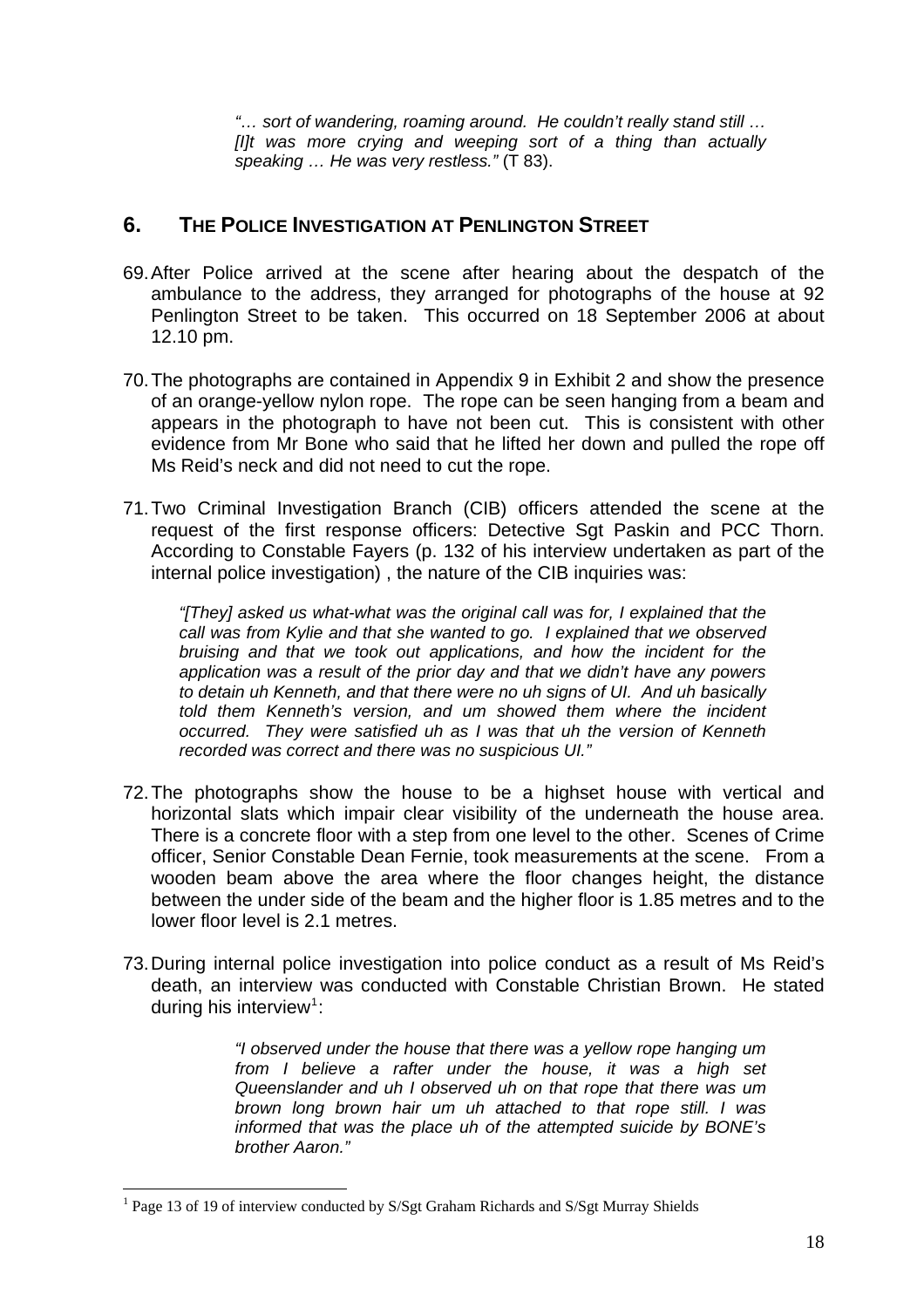74. Dr Buxton in his evidence notes in relation to investigations at the scene of a hanging:

> *"Other things you look for in that situation, if you can attend the scene or if the rope is still present, is that in a suicide the person who dies*  usually does not let their hair get caught under the rope, under the *noose.*

> *… They make it - seem to make it very, very tidy. Again, it is not an absolute, but certainly if I go to a hanging and see hair in the noose or under the noose, I would just be a little bit more suspicious, a bit more wary that perhaps somebody else has been involved."*

## **7. POLICE INTERACTIONS WITH MS REID'S FAMILY AT THE HOSPITAL**

- 75. Cross examination of Constable Brown by the family's representative challenged statements which he was said to have made at the hospital about the mental state of Ms Reid. The questioning was directed to whether Constable Brown agreed that he had said Ms Reid was depressed and "she had done this to herself" and there was no 'foul play' associated with her death. Constable Brown disputed that he had ever said that and agreed that it would have been inappropriate given the short amount of time he had spent with Ms Reid, and being such a junior officer of only 10 months standing at the time, he would not have made such a claim (T 68). He went on to say he could not recollect saying anything like that and perhaps there was a misunderstood communication (T69 L35).
- 76. I accept that both Constables Fayers and Brown attended the hospital on the 19 September 2006. In my view, the evidence of what happened on that day is not crucial to the matters that I have to determine, and I am not able to determine precisely what was said by each police officer. There was no evidence from the family on that point, although it is referred to in the family's earlier letter to the Coroner. If comments about Ms Reid being depressed (as distinct from being upset or distressed) were made by police officers who had had only limited interactions with her, they would not have been appropriate as that would have been a clinical diagnosis not appropriately made by a police officer, even if the officer had had prior nursing experience.
- 77. If a police officer made comments to the family at the hospital about there being no 'foul play', to the extent that any such comments may have been made to try to console or reassure the family, regrettably that did not succeed. I am not satisfied on the evidence that any (and, if so, which) police officer made comments suggested in the family's letter.

## **8. STATEMENTS ASCRIBED TO, AND INCIDENTS INVOLVING, KENNETH BONE AFTER MS REID'S DEATH**

78. Shana Doyle (age 10) gave evidence via a taped interview with a female police officer. Her evidence included that she had heard Kenneth Bone speak at Ms Reid's funeral while they were in the church saying words to the effect that Ms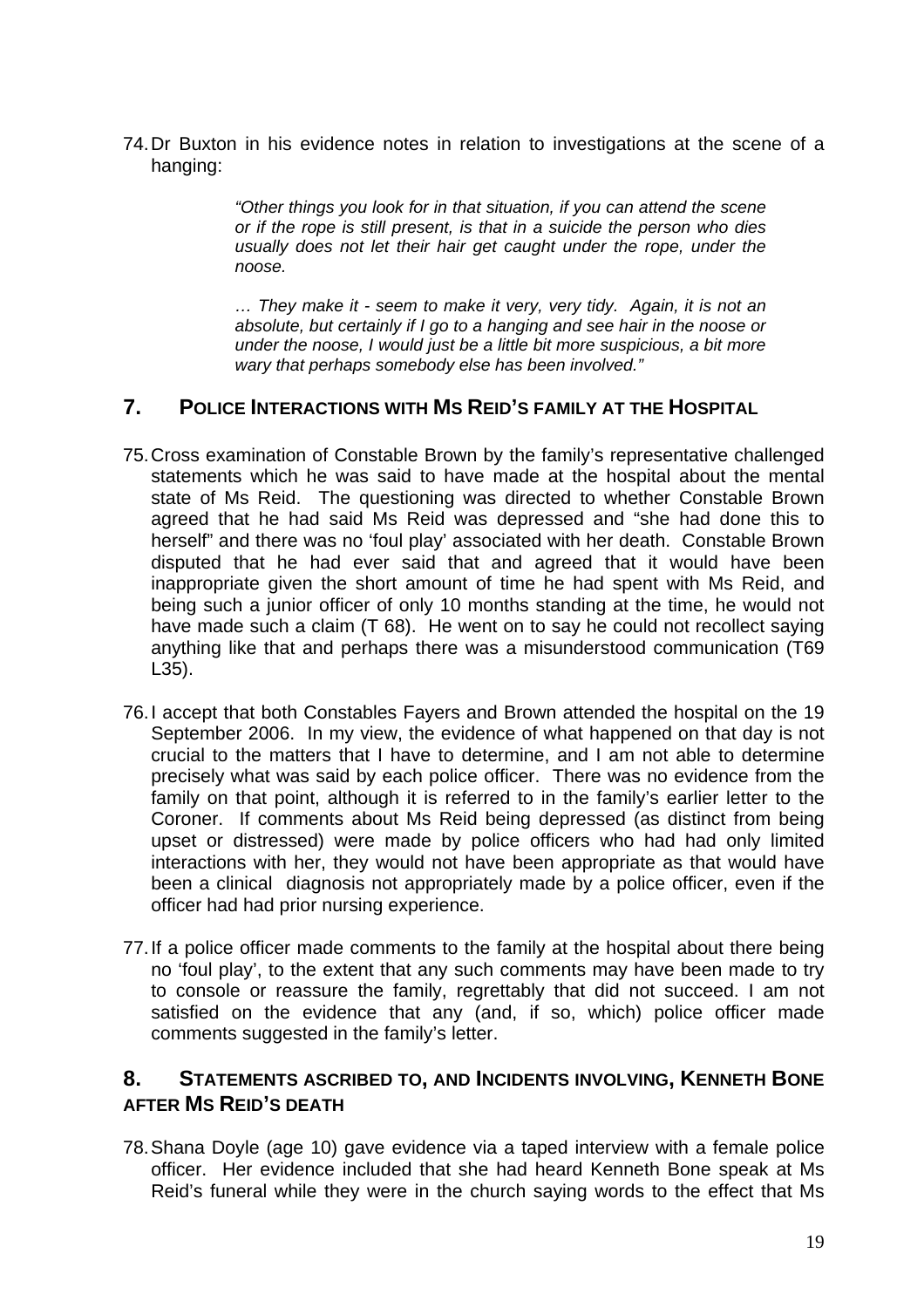Reid's death was an accident. The construction to be put on the words is equivocal and cannot be taken to suggest any specific wrongdoing by Kenneth Bone.

- 79. Donna Reid's evidence referred to a physical altercation involving Kenneth Bone and his brother Keith and sister Belitta in Tully apparently a consequence of an allegation by Keith Bone that his brother Kenneth had murdered Kylie. Assuming the altercation was preceded by the words alleged by Ms Donna Reid, even on her version of the incident, there was no response by Kenneth Bone. In my view, evidence of this allegation in the absence of a definitive response from Kenneth Bone does not assist in the determination of any of the issues with which I am concerned and I make no findings about it.
- 80. Robyn Reid (transcript p. 114) described seeing Kenneth Bone at the hospital while Kylie was a patient saying "Kylie, I'm sorry, I'm sorry" and this occurred after Kenneth had gone in to see Ms Reid and came out accompanied by his mother. She could not recall that anything was said about what Kenneth Bone was sorry about. He was wiping his eyes at the time.
- 81. Kenneth Bone gave evidence. Contrary to the allegation apparently made by 10 year old Shana Doyle, Mr Bone denied having said at Kylie's funeral the words: "I'm sorry, it was an accident", but rather he says the words spoken were along the lines of "my baby, my baby, my baby. I love you. Why did you leave me?" (Day 3 T2-37).
- 82. In the internal police investigation, the two police officers described how Kenneth Bone was visibly upset when they returned to Penlington Street to serve him with the application for a domestic violence order. There is a notation on a report number 2006/09/07 that Constable Fayers had reported at 1306 hours that Kenneth Bone "is in an emotional state. They are currently at Accident and Emergency and Bone has indicated to him that if Reid dies, that he will kill himself." Police organised to have Mr Bone assessed under an Emergency Examination Order under the *Mental Health Act 2000*.

## **9. THE MEDICAL EVIDENCE**

- 83. Dr Nigel Buxton conducted the autopsy on the body of Ms Reid. He is a very experienced forensic pathologist. Given the importance of the medical evidence in this case, I intend to refer in some detail to his evidence. I apologise to Kylie's family if this causes more pain and distress.
- 84. Dr Buxton referred to bruising on Ms Reid's face that he believed pre-dated the ligature marks that he also observed. He noted the colour of these to be moving into the 'yellow part of the bruise healing' whereas the small bruise in the area of the ligature at the back of the neck that still had 'its blue-ish discolouration'. Although he could not be precise as to when the facial bruises were caused, they would have been anywhere between 24 and 72 hours prior to the neck bruising. Of the older bruises, be described them as "really quite trivial. There was no real thickness to them."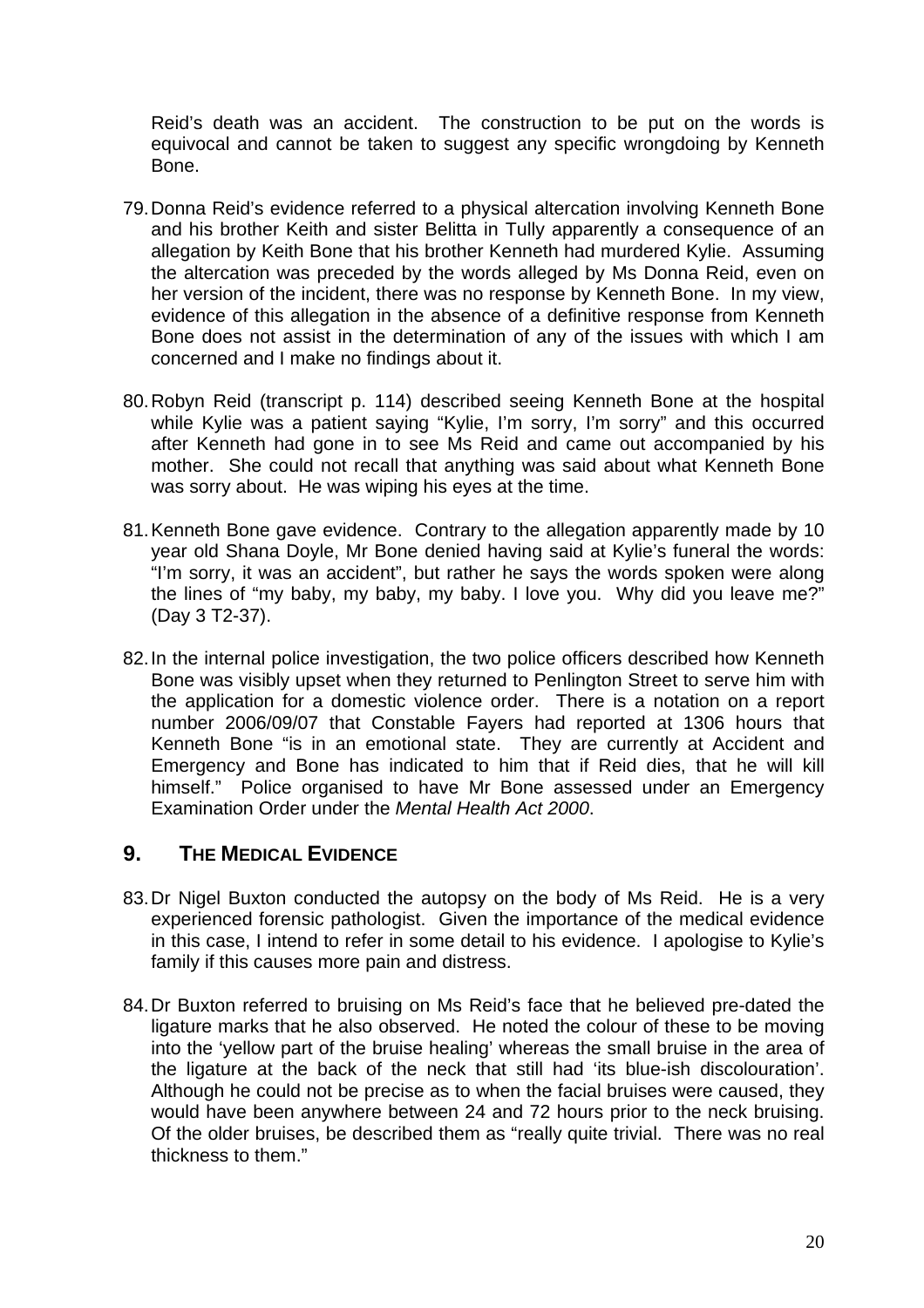- 85. In relation to a recent abrasion over the left eyebrow, Dr Buxton's view was that it was about the same day as the right eye and "it probably wouldn't have even caused any staggering or disruption to the person's consciousness".
- 86. There were marks on the back of the leg that could, according to Dr Buxton, have happened when Ms Reid was being taken down from her hanging position. Those marks were more consistent with the time of the ligature marks.
- 87. As to what Dr Buxton looks for when conducting an autopsy involving a hanging, the following extract of his evidence is apposite (Day 3 T 2-58 L15):

*"There are two particular emphases I place when I'm looking to assure that a hanging is a genuine hanging. One, is, does the angle of the ligature match the history supplied. If a rope or a ligature around the neck is used by a second person to garrotte or choke, the ligature line is usually more horizontal.* 

*… There may be more marks where the - in this situation, a victim, would be struggling against the ligature.* 

*… If you put a noose or a rope around somebody's neck, unless you've actually got the hands pinioned, their instinctive reaction will be to try and put their fingers in between the noose and the neck to try and prevent it tightening.* 

*… And in that situation, you'll find a series of vertical scratches around the noose.* 

*… Around the ligature line. That was not present. And, as I say, the ligature line would be more horizontal than vertical, coming to a point.* 

*… That is assuming that the person was conscious at the time of the garrotting, or the strangulation. If the person has been subdued prior to being hung up, … , there is usually some evidence that the person has been restrained. Whether it's marks around the ankles, whether it's marks around the upper arms, whether it's marks around the wrists or whether it was a physical blow to the back of the head, the side of the neck, somewhere to stun or incapacitate the person to make it possible to lift them, put their neck through a noose, and then pull down tightly. It is an unusual event. "…* 

- 88. Dr Buxton did not attend the house in Penlington Street. He stated how, during the autopsy, he checked for whether the larynx had been compressed or broken or whether the little Hyoid bone was broken. He explained that that bone sits above the larynx and rarely breaks in a hanging but is commonly broken in manual strangulations, although, in a young woman, the Hyoid bone being very soft and flexible may not always break with manual strangulations but one would expect to find little bruises nearby.
- 89. His examination and dissection of the arteries in the neck found no injuries consistent with an aggressive compression of the neck, usually either by a long drop with a noose around the neck and coming or a "vicious garrotting".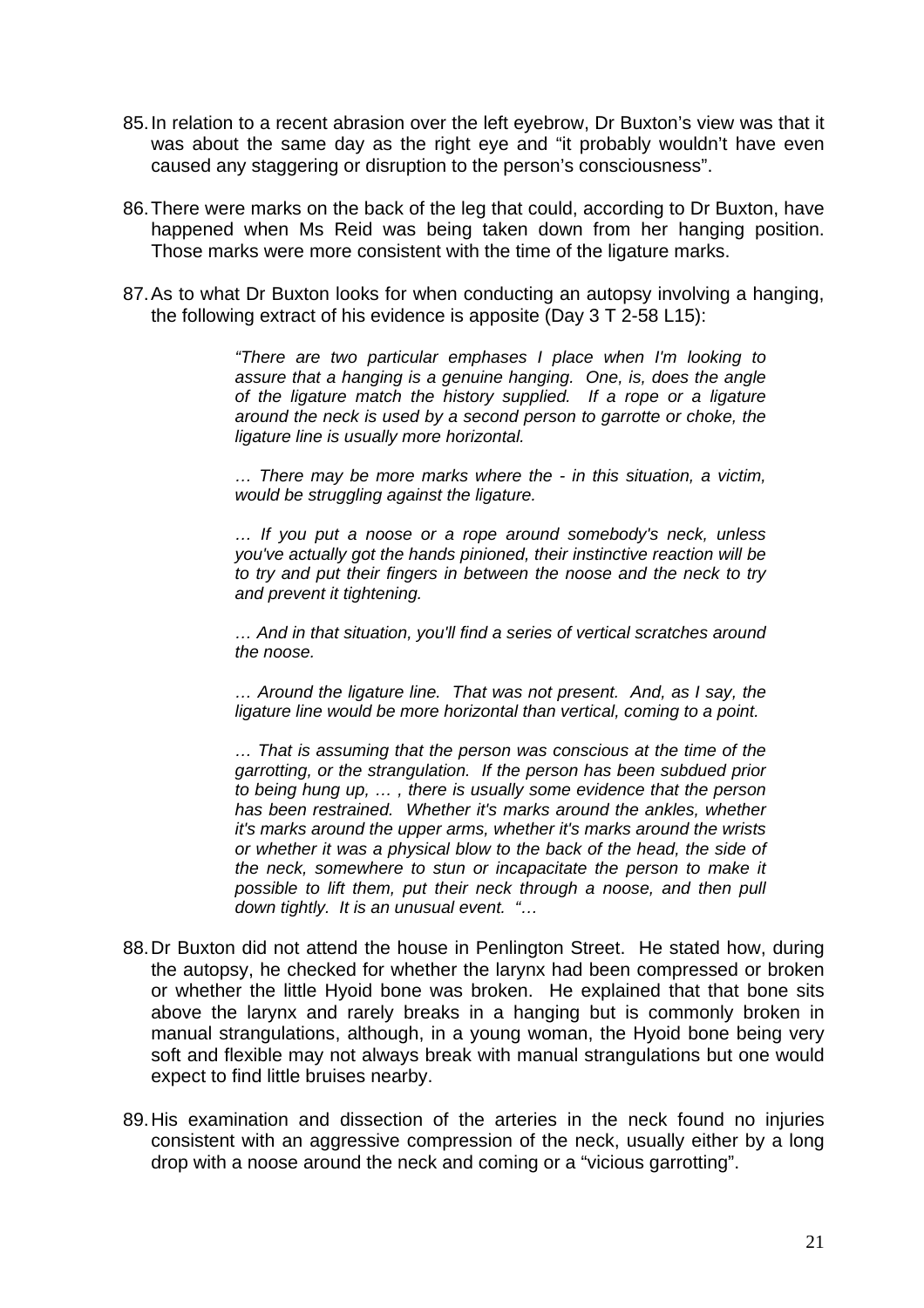90. Dr Buxton described Ms Reid as having been subjected to a "venous hanging". He explained:

> *"In other words, the occlusion was to the vena circulation, that she hadn't fallen a long way and she was a light person, so the extra force on the noose would not cause some occlusion of the arteries and therefore, you do not see some of that trauma. …*

> *This young lady, her brain had been devoid of oxygen for a long time and although she hadn't medically died on arrival, her subsequent prognosis was not going to be good."*

- 91. He continued on what other matters he is looking for which might support the impression that a second person has played a physical role. These included "evidence of forced injection" which would produce "bruises or puncture wounds in areas that a person would not normally reach for themselves", but he could not find any such puncture marks.
- 92. In summary, Dr Buxton's evidence was that the autopsy did not indicate that any other person played a role in Ms Reid's hanging. I accept Dr Buxton's evidence about the lack of any indication that another person played a role in Ms Reid's hanging.

## **10. POLICE PROTOCOLS AND COMPLIANCE**

- 93. Schedule B to these reasons sets out relevant extracts from the Police Operational Procedures Manual (OPM). Section 9.3 of the Manual refers to officers being "responsible for assessing and evaluating all domestic violence issues with the paramount aim of protecting the victims".
- 94. The assessment by police that the presence of Mr Bone's mother and the fact that the latest physical assault was the day before were factors considered by police in deciding not to take Mr Bone into custody, as was Ms Reid's wish not to pursue criminal charges. Opinions will differ on the appropriateness of reliance on those factors. The police had not, on their evidence, confirmed with Ms Albury that she was intending to remain at the premises. It was not clear from the evidence whether the most recent assault on Ms Reid by Mr Bone had occurred at the house whilst Ms Albury was present. If that had been the position, reliance on Ms Albury as a protective factor would have been misplaced. The attending officers knew there had been no previous domestic violence issues reported to police, which is consistent with the statement of Ms Lippitt in her first letter to the Coroner where she states:

*"She was constantly abused, threatened and alienated from her family and friends. In all this time, Kylie never once asked for police assistance."* 

95. On balance, in my view, there is no sufficient evidence from which I can find that the police who first attended the house at 92 Penlington Street failed to comply with the OPM.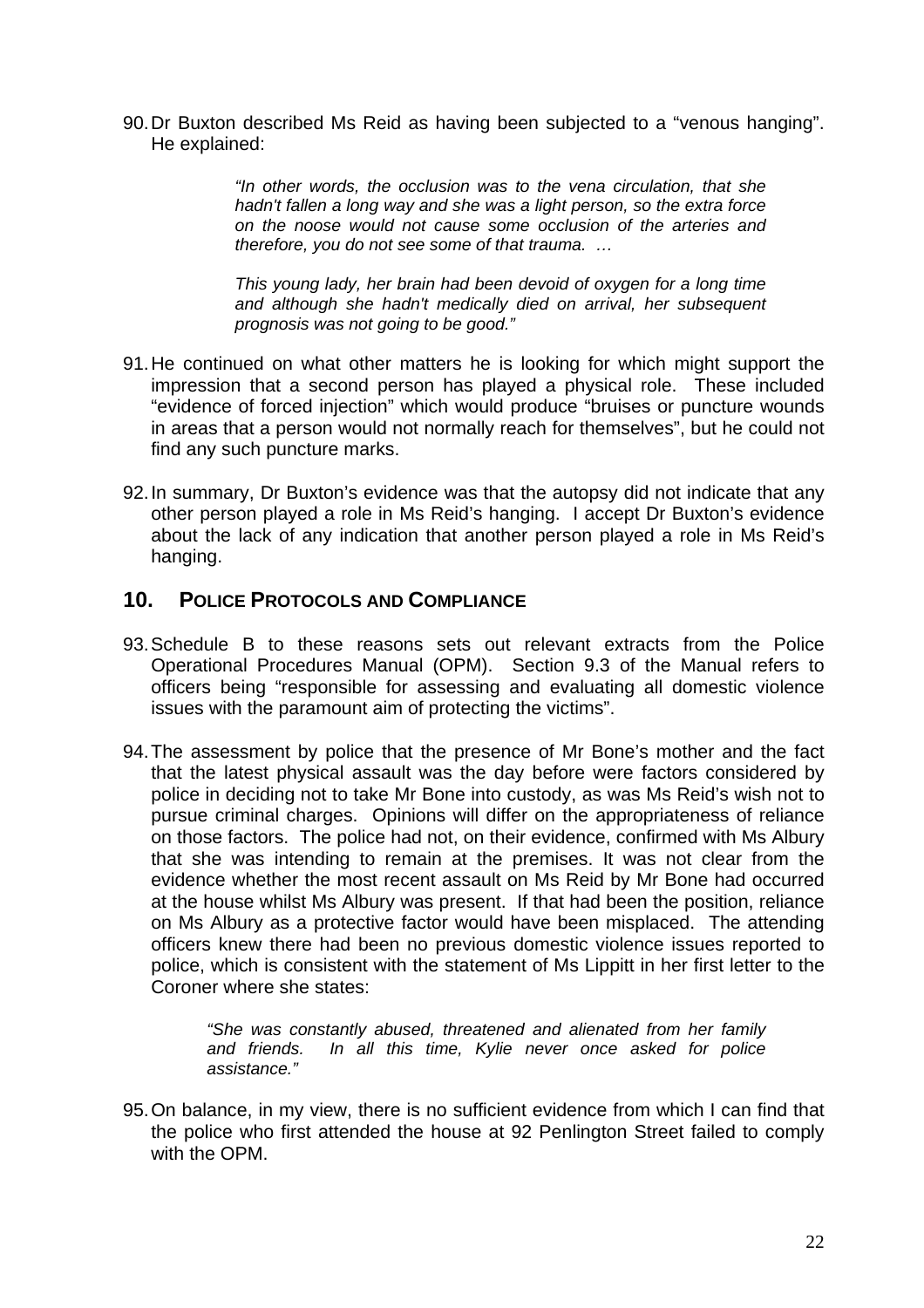- 96. I am not satisfied that the current OPM provision dealing with domestic violence requires changing.
- 97. As to whether further training may be required in dealing with domestic violence situations involving indigenous people, I note the information received from the Queensland Police Service in response to the submissions of Counsel Assisting the Coroner:

*"Information specific to Aboriginal persons is available to officers through the QPS Cultural Advisory Unit and QPS publications such as Competency Acquisition Program books QC1004 'Aboriginal & Torres Strait Islander Peoples in Australian Society – Race Relations'; QC 1005 'Aboriginal & Torres Strait Islander Peoples in Australian Society – Government ^& the Law" and QDC 1007 "Aboriginal and Torres Strait Islander Peoples in Australian Society – Social Issues. … It is respectfully submitted that the QPS is taking all reasonable steps, and actively undertakes review of these steps, in seeking to address policing issues specific to Aboriginal people".* 

98. The Competency Acquisition Program book QC 1007 identifies various issues for officers dealing with Aboriginal and Torres Strait Islander people including suicide and suicide prevention. At page 39 of the book, it states:

> *"Personnel should remain aware of suicide and self harming behaviours as well as the risk factors and warning signs not only for the wider community, but especially those that have been recognised as specific factors relating to Aboriginal and Torres Strait Island people. This needs to be accompanied with an awareness for the support agencies available in their area."*

99. It is not clear whether the particular officers had undertaken studies toward that competency, but in any event, I am not satisfied that there are systemic gaps in police training in the cross-cultural awareness field that would have assisted in preventing Ms Reid's death. She had not demonstrated suicidal tendencies to another person and I am satisfied that she had not threatened self harm on the morning of 18 September 2006.

## **11. LITERATURE ON SUICIDE**

- 100. There are many studies of suicide which identify the factors that are often relevant to why a person may be driven to take her or his own life. Of course, the studies cannot identify what Kylie's state of mind was when, for the last time, she left the bedroom she had shared with Kenneth Bone. The literature identifies the impulsive nature of many suicides. Without attempting to undertake a review of the available literature, I set out below some extracts from articles (that I have provided to the parties) that I consider particularly notable, having regard to the evidence received during the inquest.
- 101. In *Australian Aboriginal Suicide: The need for an Aboriginal suicidology?* Elliott-Farrelly observed (p. 2) that suicide was not known in traditional Aboriginal society but by 1990 "the younger age group of 15-29 years and the elderly of 75 years and over became the high-risk age cohorts". In 1998, the rate of suicide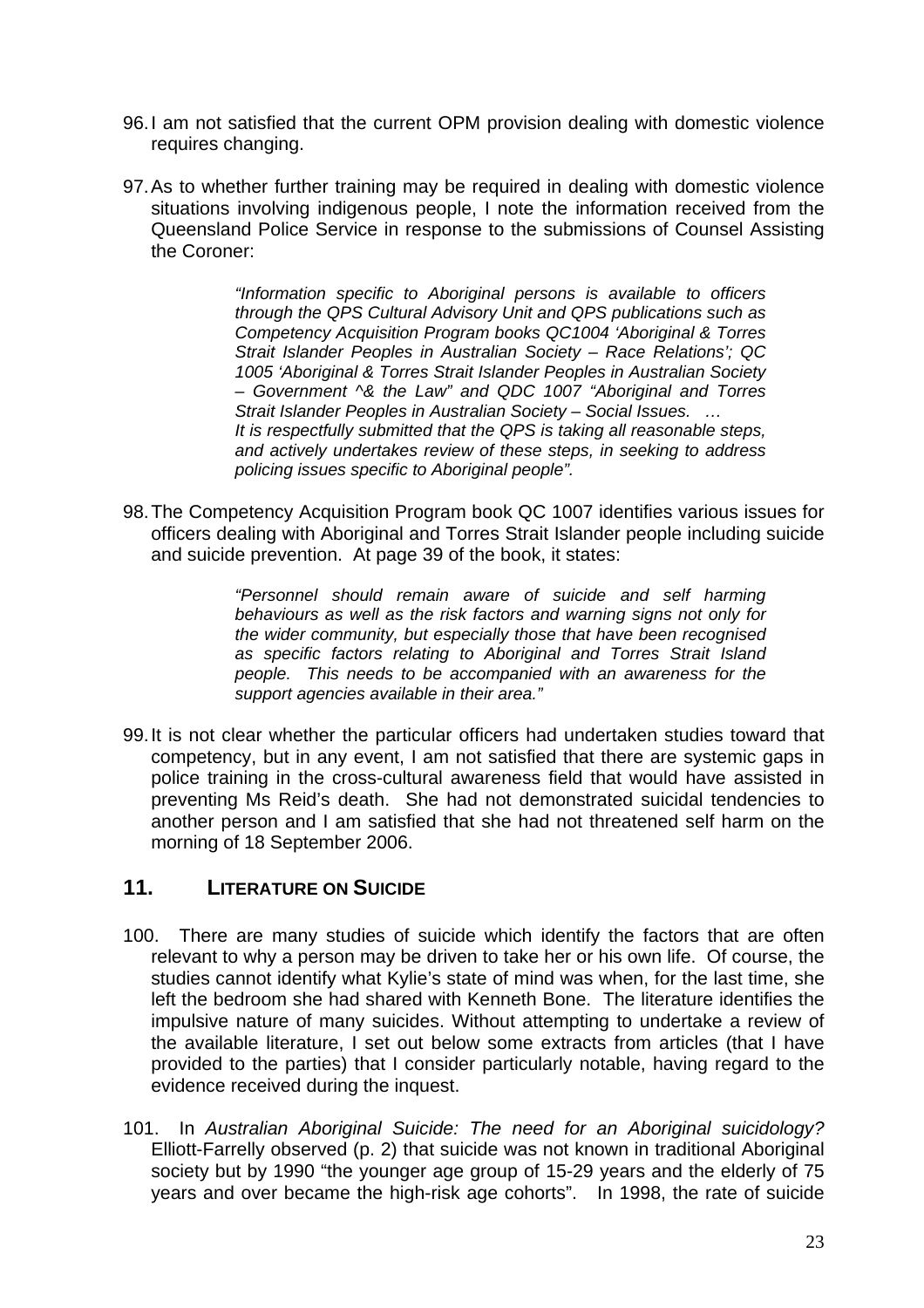per 100,000 was 17.2 for males aged 15-19 and females 5.5 per 100,000. The article refers to Professor Colin Tatz's report<sup>[2](#page-25-0)</sup> where he had reported little evidence of clinical depression in the Aboriginal suicide cases he investigated, and little or no correlation between Aboriginal suicide and diagnosable mental illness. Often there were no warning signs to alert family members of the impending suicidal behaviour.

- 102. In reviewing the literature about unplanned acts of suicide, Conner<sup>[3](#page-25-1)</sup> notes: *"… partner-relationship disruptions tend to cluster in the last weeks of life, … particularly in the week preceding suicide … [which] suggests they may increase risk dramatically for a relatively short period of time."*
- 103. Speaking of 'impulsive attempters' of suicide, Wyder and De Leo<sup>[4](#page-25-2)</sup> stated they were:

*"More likely to be characterized by the absence of depression, to be motivated by the desire to reduce tension, to attempt in the presence of somebody, and to commonly assume that they will survive their attempt."* 

104. Wyder and De Leo noted that 27% of self-defined "impulsive" attempters also reported making plans and that one study suggested that "suicide risk is likely to vary from day to day and maybe from hour to hour and call into the question the traditional suicide "continuum" model on which many suicide prevention strategies are based".<sup>[5](#page-25-3)</sup> Further, Wyder and De Leo indicated that impulsive attempters were less likely to believe that their attempt would cause death and to report depression.

## **12. THE INQUEST AND THE CORONER'S ROLE**

- 105. An inquest was held in Rockhampton, with evidence taken on 1 May, 2 May 2008 and 14 August 2008. Submissions were provided by all parties given leave to appear at the inquest, and also on behalf of Kenneth Bone.
- 106. The Queensland *Coroners Act 2003* (s. 45(2)) requires a coroner to, if possible, make findings about:
	- **a.** who the deceased person is; and
	- **b.** how the person died; and
	- **c.** when the person died; and
	- **d.** where the person died, and in particular whether the person died in Queensland; and
	- **e.** what caused the person to die.

 $\overline{a}$ 

<span id="page-25-0"></span><sup>2</sup> Colin Tatz, *Aboriginal Suicide is Different – Aboriginal Youth Suicide in New South Wales, the Australian Capital Territory and New Zealand: Toward a Model of Explanation and Alleviation* A Report to the Criminology Research Council on CRC Project 25/96-7<sup>3</sup>

<span id="page-25-1"></span>Kenneth R Conner, *A Call for Research on Planned vs. Unplanned Suicidal Behaviour* Suicide and Life-Threatening Behaviour 34(2) Summer, 2004

<span id="page-25-2"></span>Marianne Wyder and Diego De Leo *Behind impulsive suicide attempts: Indications from a community study* Journal of Affective Disorders, 104 (2007) at page 168 5 *Ibid* p. 170

<span id="page-25-3"></span>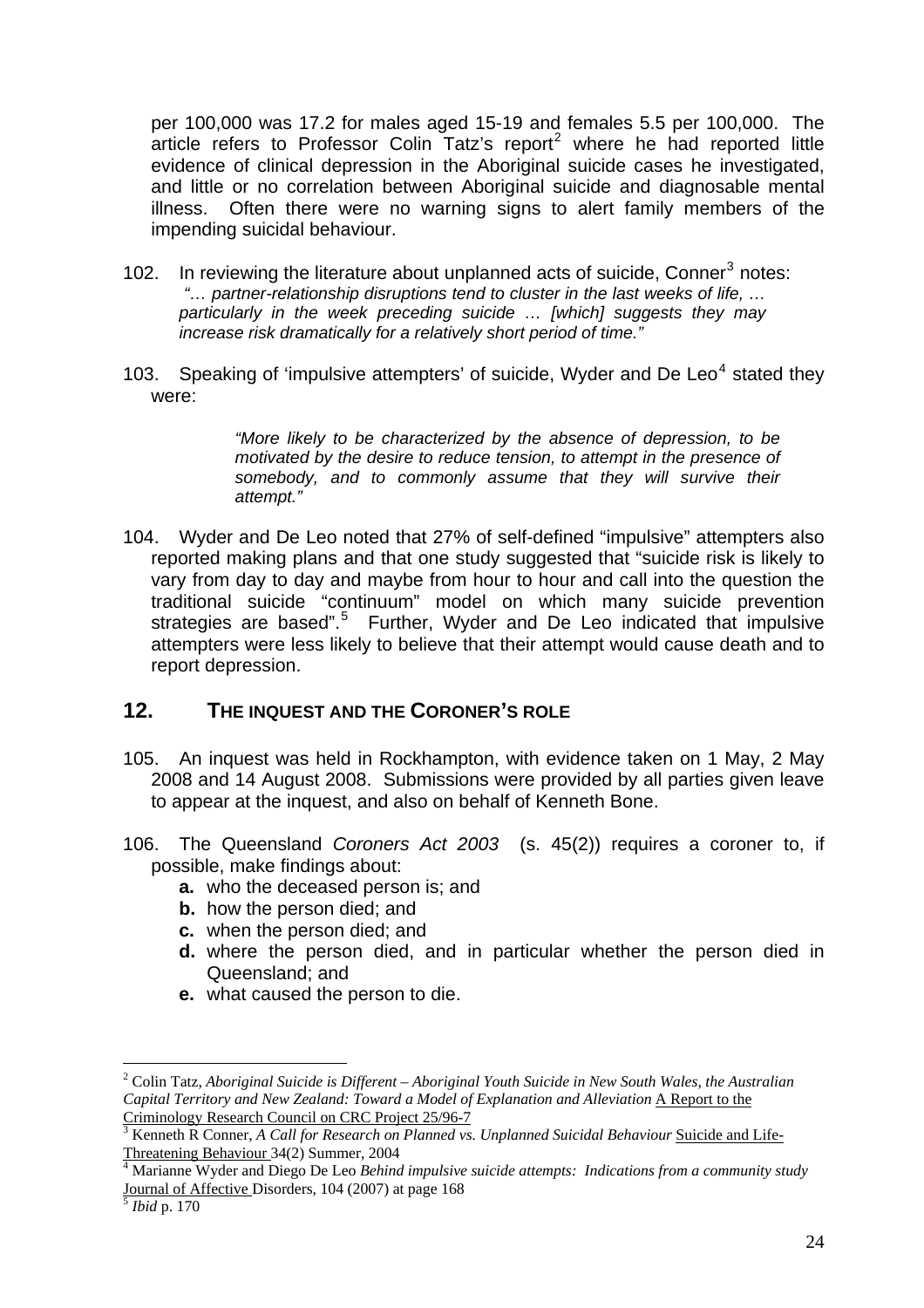- 107. The inquest into Ms Reid's death was intended to look at the following matters about which notice had been given in the requisite advertisement in the newspaper:
	- To confirm the identity of the person believed to be Kylie Maree REID, where and how she died and what caused the death
	- Whether Ms Reid was exhibiting suicidal tendencies on or before 18 September 2006
	- Whether a second person played a role in an incident at 92 Penlington Street, The Range, Rockhampton on 18 September 2006 which resulted in Ms Reid receiving injuries to her neck on that date
	- Whether Queensland Police Service officers complied with the Operational Procedures Manual and whether the protocols set out in the Manual are appropriate.
- 108. An inquest has as its focus the discovery of:

*"what happened, not on ascribing guilt, attributing blame or apportioning liability. The purpose is to inform the family and the public of how the death occurred with a view to reducing the likelihood of similar deaths. As a result, the Act authorises a coroner to make preventive recommendations concerning … ways to prevent deaths from happening in similar circumstances in the future.[6](#page-26-0) "* 

- 109. A Coroners Court is not bound by the rules of evidence (s. 37). The Coroner has power under section 46 of the Act to make comments following the inquest, but is not allowed to include that a person is, or may be guilty of an offence or civilly liable for something (s.45). A Coroner must give information to the Crime and Misconduct Commission, if there is information about official or police misconduct (s. 47).
- 110. A Coroner should apply the civil standard of proof in respect of the matters to be found under s.45 of the Act applying the *'Briginshaw'* test. This may be briefly stated as requiring, where the more significant the issue to be determined, the more serious an allegation or the more inherently unlikely an occurrence, the clearer and more persuasive the evidence needed for the trier of fact to be sufficiently satisfied that it has been proven to the civil standard (*Briginshaw v Briginshaw* (1938) 60 CLR 336 at 361 per Sir Owen Dixon J).

## **13. CONSIDERATION OF THE EVIDENCE, FINDINGS AND CONCLUSIONS**

111. Kenneth Bone attended the inquest in response to a summons. Early in his evidence he gave evidence that he had spoken to a lawyer about his giving evidence. At no stage did he seek to claim privilege against self incrimination. He gave some evidence which included statements against interest in so far as they referred to his physical assault of Ms Reid on Saturday and Sunday, 16 and

<span id="page-26-0"></span> $\overline{a}$ <sup>6</sup> *Inquest into the Death of Wait et al* (17 March 2008, State Coroner Barnes.)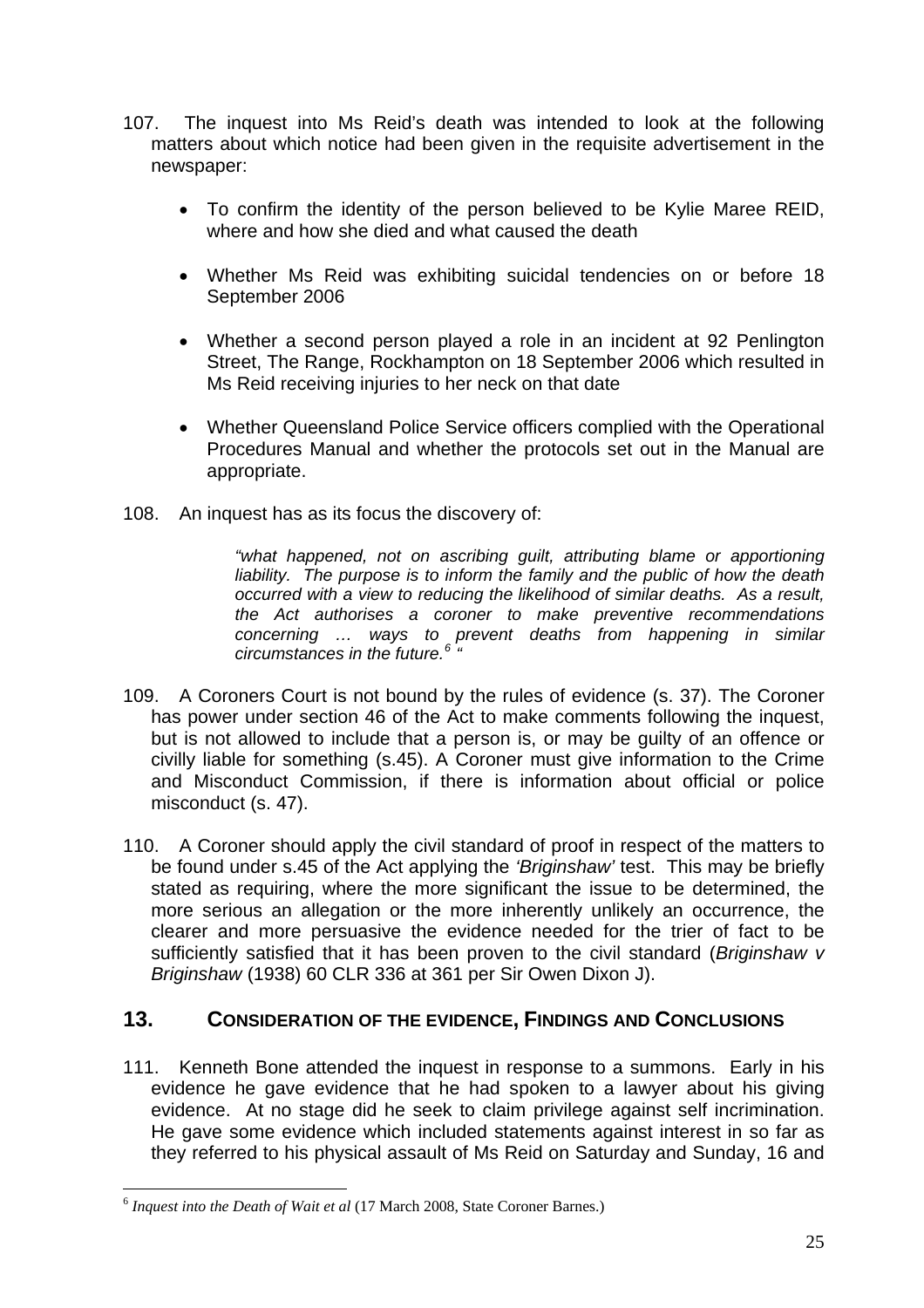17 September 2006, and on limited occasions during their 3 year relationship. He stated at one time that he was 'not proud' of those matters. He was clear in his evidence about some aspects and less clear about others (particularly the nature of the discussions held between him and the police who attended the scene when Ms Reid was still there).

- 112. Kylie Reid and Kenneth Bone had been in a de facto relationship for about 3 years. The relationship was marred by intermittent incidents of domestic violence, predominantly inflicted by Kenneth Bone towards Ms Reid. I accept Mr Bone's evidence about occasional incidents of violence inflicted by Ms Reid on him. In my view, Mr Bone downplayed the level of violence inflicted by him and lacked a real appreciation of the significant harmful consequences of domestic violence.
- 113. There is no evidence of Kylie being depressed or of her receiving any treatment for depression at any time. Her mother Gloria Kiem gave evidence that Kylie had indicated she was not happy in the relationship with Mr Bone, although she would not talk openly about it, but Mrs Kiem did not think Kylie would harm herself. To all those who knew her, and to the attending police, she gave no indication of suicidal tendencies either on the morning of Monday 18 September 2006 or earlier.
- 114. I accept Mr Kiem's evidence that the issue of Ms Reid possibly moving in with him and his partner had been raised, but there is no evidence about the certainty or timing of when that was to occur. Ms Reid's actions in raising with her brother an intention to move out is consistent with her viewing the relationship as moving to an end.
- 115. Ms Reid's and Mr Bone's relationship had reached a cross-road by Sunday, 17 September. Mr Bone's evidence was that he had told her "to go" – that is to leave the Penlington Street home they had shared – on the Sunday. She had not left. I have no doubt that the imminent breakdown of a 3 year relationship would have been a significant matter occupying Ms Reid's mind at the time. She had taken preliminary steps to move out on the Saturday night (by the conversation with her brother Steven Kiem) and again on the morning of Monday, 18 September by requesting the police to attend. What prompted her to change her mind about leaving the house after the police arrived can only be speculation.
- 116. Her plans consistent with an intention to move out of the home she shared with Mr Bone and to terminate the relationship with him, are not inconsistent with the approach taken by a significant percentage of people who were subject of the Wyder and De Leo study of impulsive attempters of suicide referred to above.
- 117. Ms Lippitt's second letter includes the following:

*"We have been told that the talk amongst the Aboriginal Community in Rockhampton is that Kenny has told people he had done this to Kylie but that it was an accident as he had only wanted to scare her. This confirms what Kenny said when he was standing over Kylie's grave side on the day of her funeral when he was overheard by several people as saying "I'm sorry Kylie, my baby, I didn't mean to do it; it was an accident".*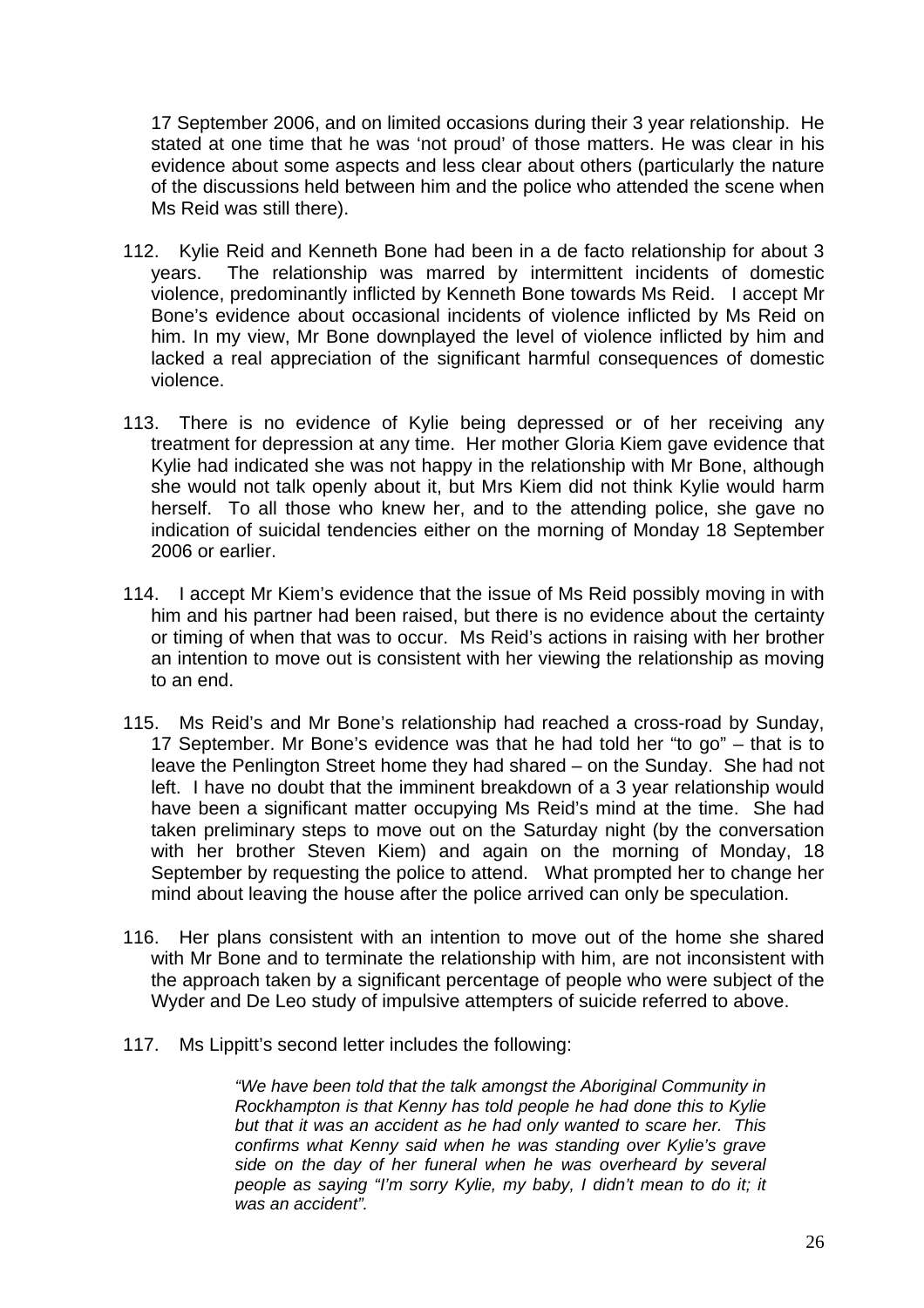- 118. Clearly, there is animosity between Ms Reid's family and Mr Bone. This was palpable during the inquest. Mr Bone on his own admission has admitted inflicting violence on Ms Reid during their relationship. While that is clearly unacceptable and probably criminal behaviour, it does not amount to an admission that he was a direct contributor to Ms Reid's death. Despite the various adverse and accusatory remarks made about him in correspondence to the Coroner, the evidence adduced in the inquest does not establish facts to prove the allegations to be true.
- 119. Adopting the approach referred to in *Briginshaw's* case, I am not satisfied that the evidence establishes that there has been anything which amounts to an admission of wrongdoing by Kenneth Bone. Further, the highly emotional state exhibited by Kenneth Bone is entirely consistent with genuine grief at what had happened to his long term partner, possibly coupled with guilt at the violence he had inflicted on her during the relationship and as recently as the day before.
- 120. Ms Reid's family feel the police failed in their duty of care by letting Kylie return to the house by herself to retrieve her belongings. I do not accept that to be so. The police waited at the premises allowing Kylie the chance to retrieve her possessions; they were at all relevant times close by. Kylie had only reluctantly disclosed to police the violence inflicted on her by Kenneth Bone. Having taken the initiative to seek the attendance of police at the house, there was nothing to prevent her from calling to police had she felt threatened at any stage whilst still at the house. Further, given the subsequent opportunity when she provided proof of her identity at a time when she was apparently alone, that was an opportunity for her to have raised any concerns and to have changed her mind about remaining at the house. I am satisfied that she freely decided to remain at the Penlington Street house, and that she conveyed to the police her wish to remain there.
- 121. Although the attending police may have had the power to take Kenneth Bone into custody (noting the physical injuries visible on Ms Reid) I consider that they were entitled to act on her wishes that no charges be brought against Mr Bone. Given that, and noting Ms Reid's voluntary decision to stay at the house, the failure of police to properly check on the suitability of Dorothy Albury as a protective factor becomes of less significance.
- 122. I am satisfied that the two attending police officers, Constables Fayers and Brown complied with the Operational Procedures Manual in relation to domestic violence matters. I am not satisfied that there should be a blanket rule about taking into custody a person who appears to have committed domestic violence. By its nature, domestic violence often occurs within a framework of a complex relationship where the 'norm' is not fixed. To take a perpetrator of domestic violence into custody when the aggrieved victim is not supportive of that is often problematic.
- 123. After considering the obligations imposed upon police by the *Domestic and Family Violence Protection Act 1989* and the *Police Powers and Responsibilities Act 2000* and the Operational Procedures Manual, I am satisfied that there was no negligence, breach of discipline or misconduct by Constable Fayers and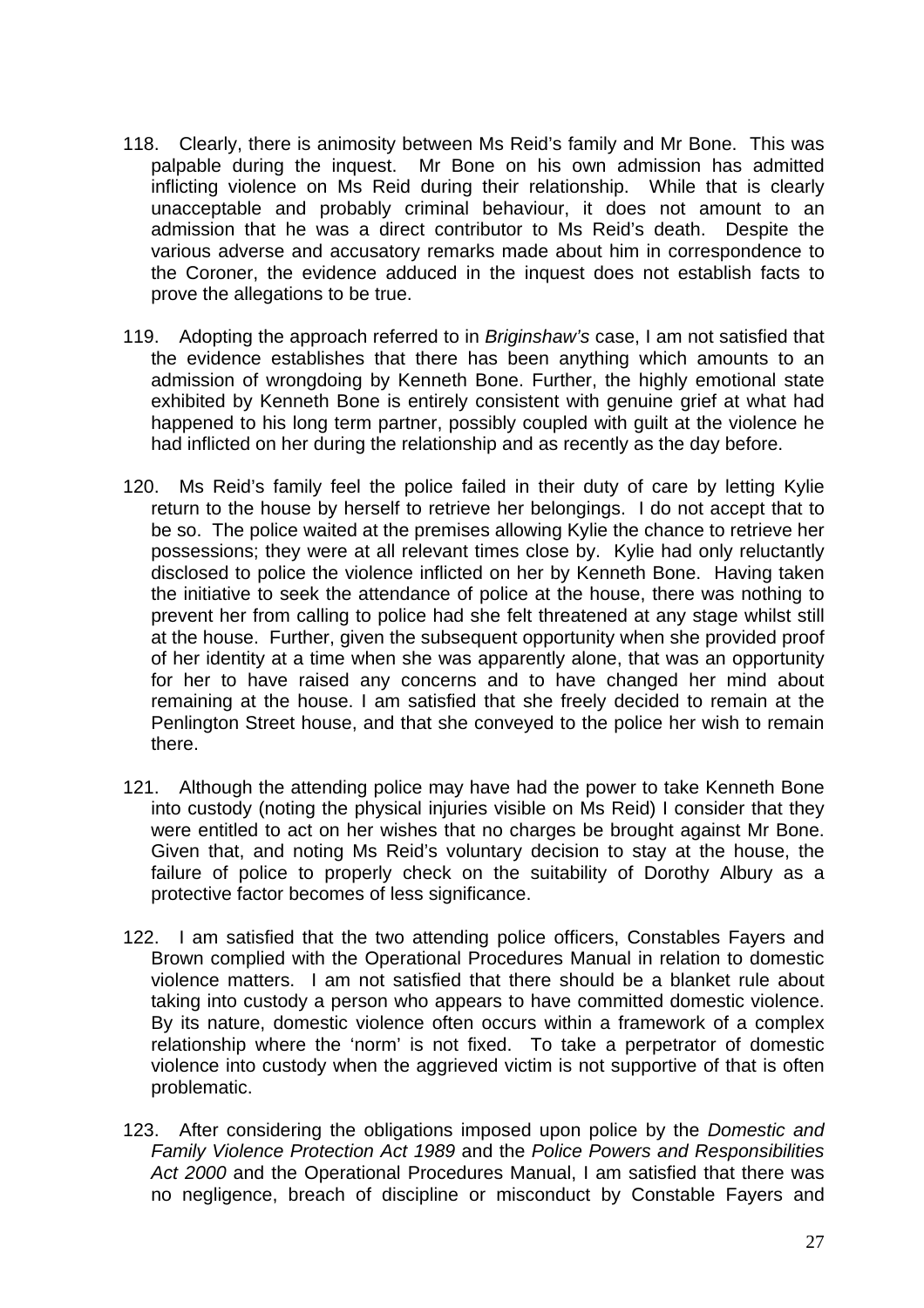Brown and that those officers followed the procedures competently in the circumstances.

- 124. For reasons that were never explained, it does not appear that the rope was ever seized by police, or if it was, it cannot now be located. The absence of the rope makes it impossible to ascertain whether there were hairs caught up in it. A close inspection of photograph 6 seems to indicate the presence of dark hair. The presence of the hair is not necessarily indicative of the rope being placed over Ms Reid's head during a struggle. Its presence is equally consistent with the rope being hurriedly removed from Ms Reid, as stated in the evidence of Kenneth Bone and Aaron Albury, whose evidence on that point I accept. I note and accept Dr Buxton's evidence about the absence of scratches on Ms Reid's neck which, if present, would have suggested she had struggled against the rope.
- 125. The internal police investigation referred to the CIB attending the scene and concluding that Ms Reid had attempted suicide. This, in my view, was a conclusion reached at the time with undue haste. Indeed, given the circumstances that preceded Ms Reid's body being found, with the application for the domestic violence order in the pipeline, the acknowledged physical injuries observed by the original attending police, in my view the conclusion that there had been no foul play was reached too hastily and more than likely contributed to the lack of attention paid to  $-$  as a minimum  $-$  securing of the subject nylon rope.
- 126. As terribly sad and, to her family, inexplicable as her death was, the evidence points to Kylie having intentionally taken steps to end her own life. I give my condolences to all those who have been affected and saddened by her death.
- 127. I make the following findings:

(a) Kylie Maree REID died at the Rockhampton Base Hospital on 21 September 2006 following the hanging instigated by her;

(b) She died from bronchopneumonia due to, or as a consequence of cerebral anoxia due to or as a consequence of neck compression (hanging);

(c) Ms Reid was not exhibiting suicidal tendencies on or before 18 September 2006;

(d) The evidence does not establish that another person played a direct role in the placing of a nylon rope around the neck of Ms Reid and her hanging from a beam under the house at 92 Penlington Street, The Range on 18 September 2006;

(e) I am not satisfied that there is a need for a change to the existing Queensland Police Service Operational Procedures Manual.

## **14. RECOMMENDATIONS**

- 1. In all hangings or attempted hangings, the relevant rope or other item used should be retained by police until the Coroner determines the cause of death, even where suicide or attempted suicide appears to be involved.
- 2. Where practicable, the forensic pathologist who is likely to conduct the autopsy be encouraged to visit the scene.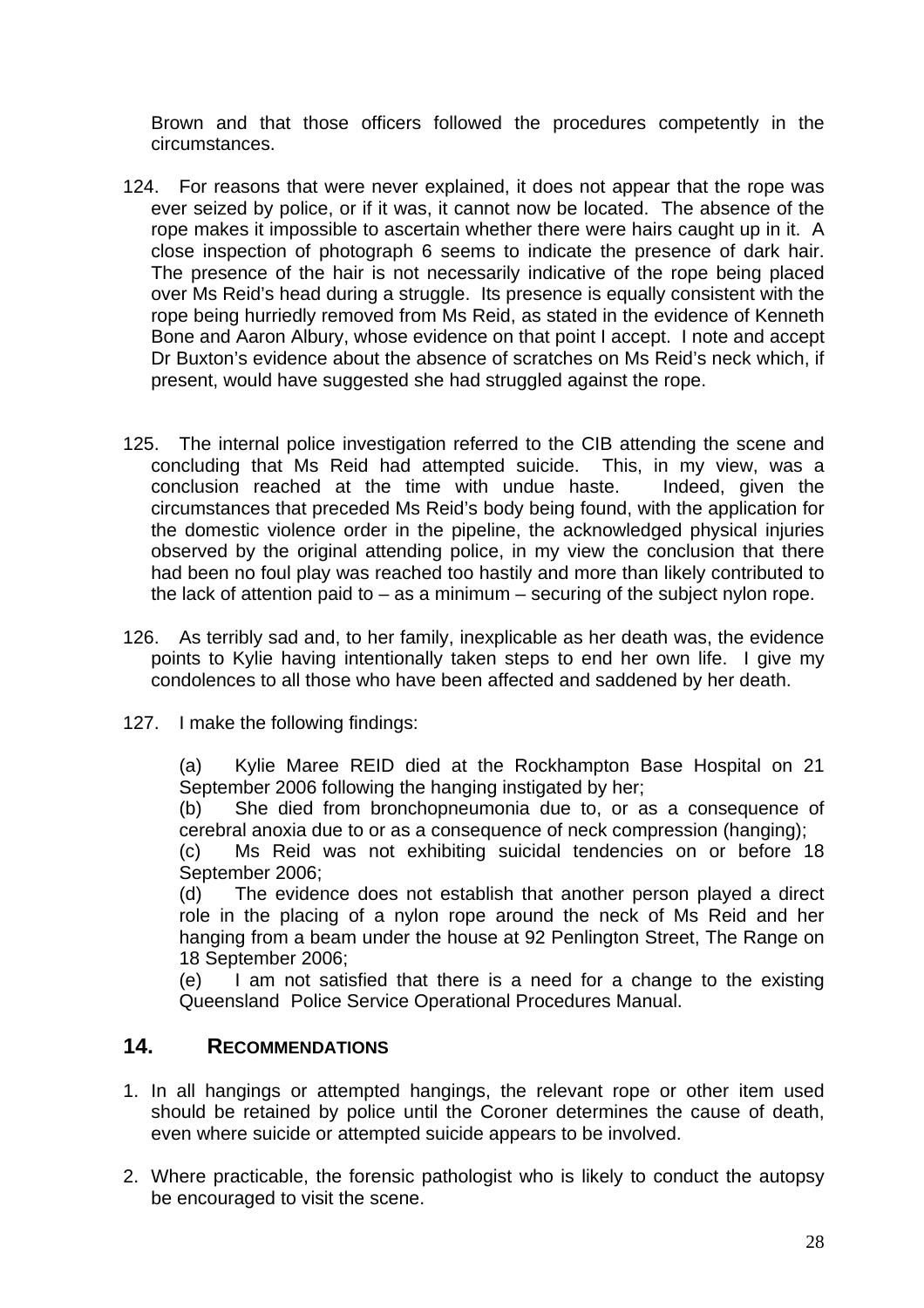## **SCHEDULE A**

#### **Issues raised by the family**

**A. From the letter received by the Coroner's office on 3 October 2006** (using the wording of the letter):

- i. Kylie was in an abusive relationship for 3 years. She was constantly abused, threatened and alienated from her family and friends;
- ii. The police attended at the residence … [and] she had visible evidence of a beating she had received from Kenny Bone
- iii. Why then would Kylie commit suicide when she knew the police were returning and she would be leaving him that day?
- iv. The family has since had conflicting stories from Kenny Bone's family and from the police
- v. The family were attended at the Rockhampton Base Hospital the day after Kylie's alleged suicide attempt by the 2 police officers who … stated to us:
	- A full investigation had taken place and they believed "No foul play" had taken place. How could anyone know this after only one day of investigation?
	- They believed Kylie was depressed and had done this to herself. How could they know this? They had only met Kylie that morning. …

#### **B. From the letter received by the Coroner's office on 16 April 2007** (using the wording of the letter):

- 1. We have talked to residents that had previously lived at 92 Penlington Street and there is doubts as to how anyone could possibly commit this act because of the height of the under house and in the statement supplied there was no mention of an object being used, such as a chair.
- 2. We have also been told that talk amongst the Aboriginal community in Rockhampton is that Kenny has told people he had done this to Kylie but that it was an accident as he had only wanted to scare her. This confirms what Kenny said when he was standing over Kylie's grave side on the day of her funeral when he was overhead by several people as saying "I'm sorry Kylie, my baby. I didn't mean to do it, it was an accident".
- 3. We also feel the police failed in their duty of care that day by letting Kylie return to the house by herself to retrieve her belongings. We feel had the police officers escorted her to the room and waited for her she would have left with them, as it is we believe Kenny had the chance to threaten Kylie into staying at the house.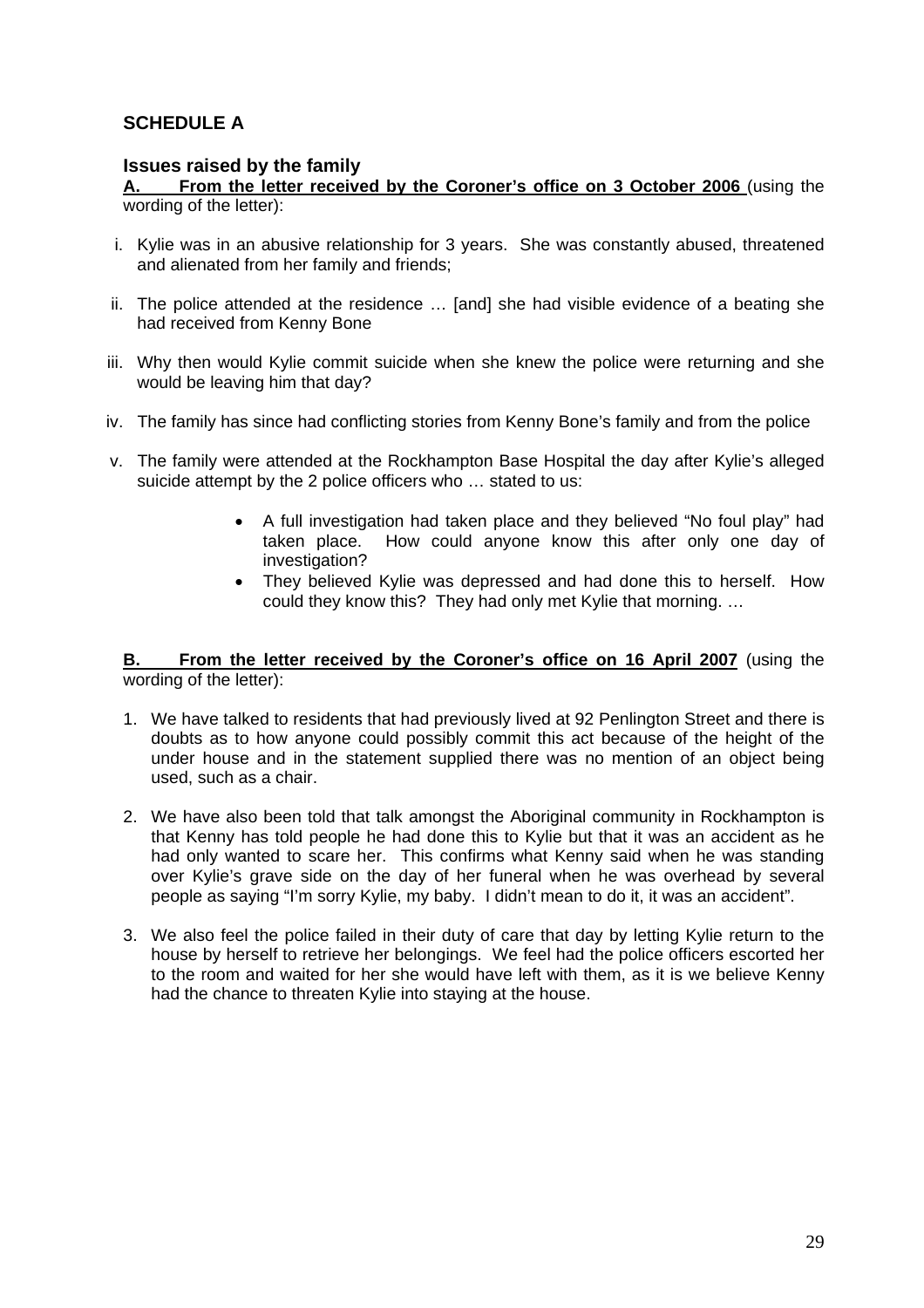#### **SCHEDULE B**

#### **POLICE OPERATIONAL PROCEDURES MANUAL**

#### **Relevant extracts**

#### **Section 9.3 Domestic violence – general information**

… Officers are responsible for assessing and evaluating all domestic violence issues with the paramount aim of protecting the victims …

In addition, officers should ensure that those subjected to domestic violence are referred to appropriate agencies for additional support and services.

#### **Section 9.5 Domestic violence – receipt of complaint**

#### **9.5.1 Procedures on receipt of a domestic violence complaint**

#### ORDER

Officers who receive a complaint of:

- (i) domestic violence
- $(i)$

are to record particulars of the complaint on a relevant information recording system for future reference.

…

#### **9.5.2 Computer indexes to be checked on complaint of domestic violence**

Members receiving an initial complaint relating to domestic violence should:

- (i) where the identity of parties to the domestic violence or the location of the incident is known, check or cause to be checked, where the facilities are available, the following computer systems:
	- (a) Persons of interest systems
	- (b) Domestic Violence Index
	- $(c)$  ...

#### **9.6 Investigation of domestic violence**

#### **9.6.1 Police action re domestic violence**

#### POLICY

…

Officers investigating allegations of domestic violence should, where necessary, make use of those investigative powers provided by the *Police Powers and Responsibilities Act* which officers do not have under the *Domestic and Family Violence Protection Act.* 

…

#### **ORDER**

An officer who reasonably suspects that a person is an aggrieved is to investigate or cause to be investigated, the complaint, report or circumstance, on which the officer's reasonable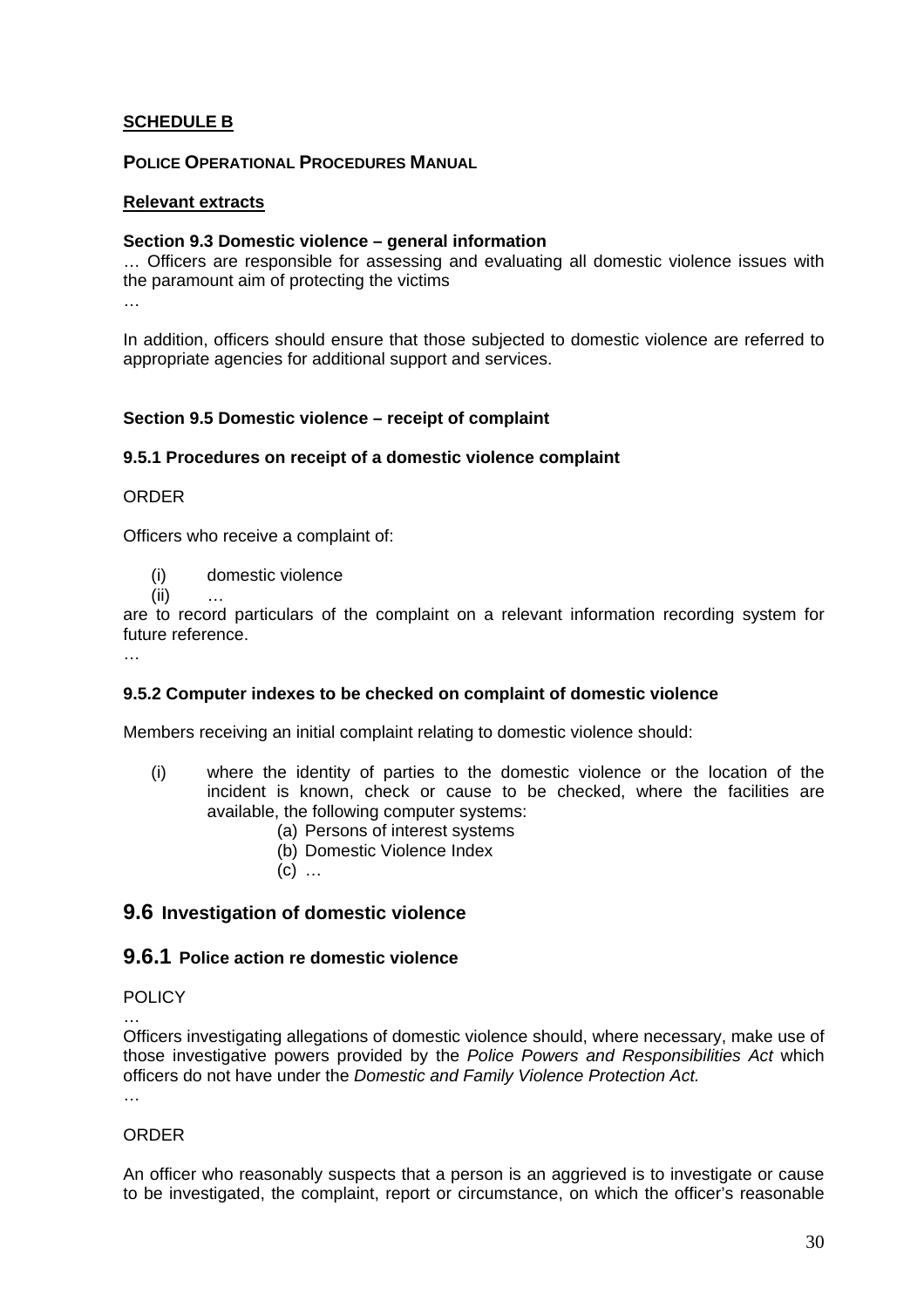suspicion is based, in accordance with s. 67(1) of the *Domestic and Family Violence Protection Act.* 

#### POLICY

An officer, who reasonably believes after investigation that:

- (i) the person is an aggrieved; and
- (ii) there is sufficient reason to take action and there is sufficient evidence to a civil standard – 'balance of probability'

is to:

(i) apply for a protection order for the aggrieved. …

#### **9.6.2 Investigating domestic violence – initial action**

#### **PROCEDURE**

Where a complaint has been received in relation to domestic violence, the investigating officer should:

- (i) interview the aggrieved
- $(ii)$
- (iii) Interview the respondent ...

#### **9.6.3 Referral agencies**

#### POLICY

The Service recognises that an integrated approach to domestic violence across government and the community is necessary for the effective application of legislation. Officers should be aware of the vital roles carried out by government and non-government agencies in addressing domestic violence.

#### **ORDER**

Officers are to provide all parties involved in domestic violence with contact details for appropriate support agencies, if available.

Officers in charge are to ensure that a current Referral Agency Register, identifying domestic violence support agencies and organisation relevant to their division is maintained.

#### **9.9 Application for domestic violence orders**

#### **9.9.1 Application for a Protection Order (DV01)**

#### **ORDER**

When an officer has carried out investigations into a complaint of domestic violence and an application for a protection order is to be made, that officer is to then:

(i) complete an Application for a Protection Order (DV01) and, if necessary, the attached summons. …

#### **9. 11 Domestic Violence computer index/CRISP**